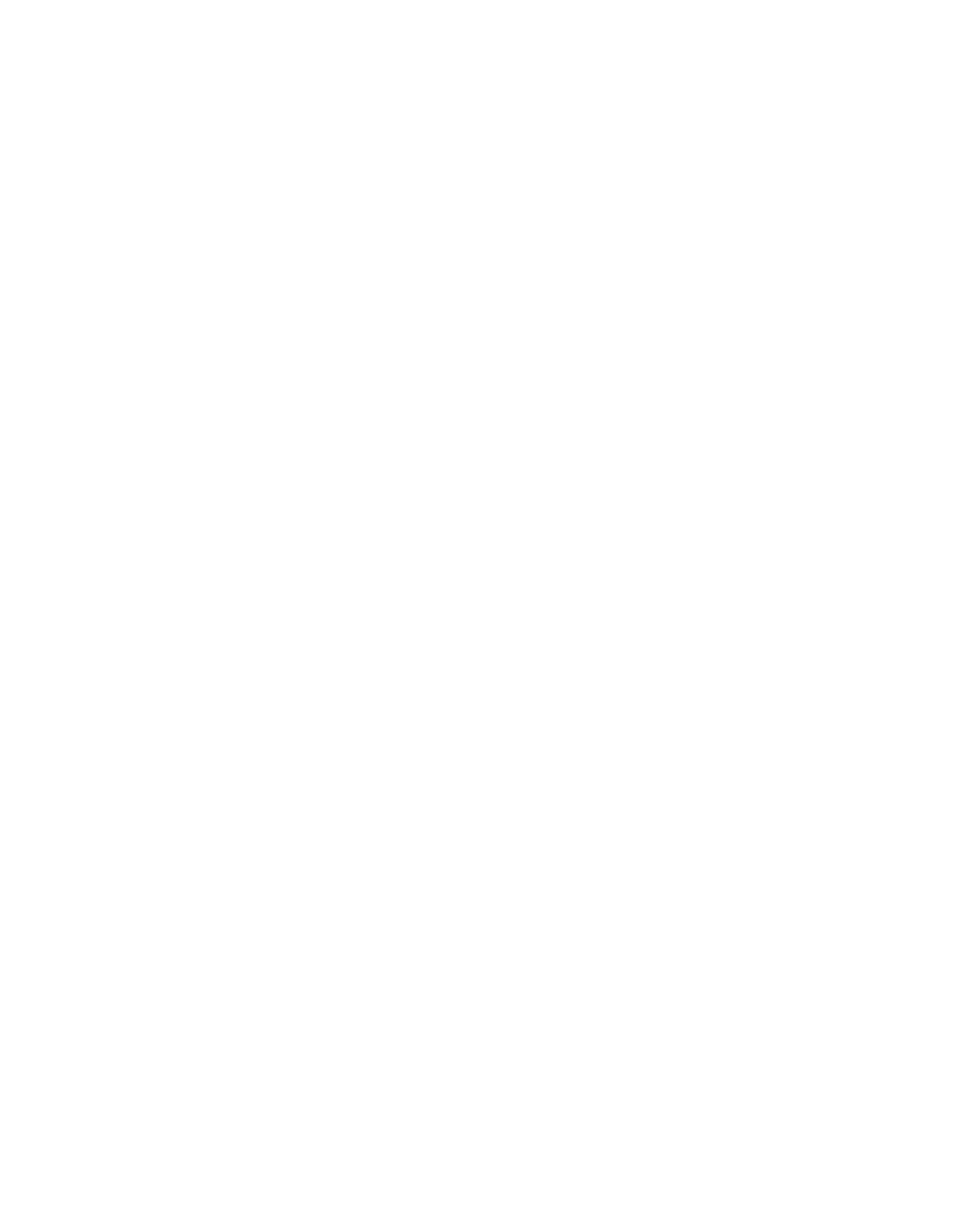# **Preparing School Principals: A National Perspective on Policy and Program Innovations**

**"***No one can say for certain how the schools of the new century will differ from those of the past century – but there can be little doubt that these schools will require different forms of leadership."1*

> **Elizabeth L. Hale Hunter N. Moorman**

> > **September 2003**

<sup>1</sup> Statement by Member, Task Force on Reinventing the Principalship, (2000). School Leadership for the 21<sup>st</sup> Century Initiative, Institute for Educational Leadership, Washington, DC.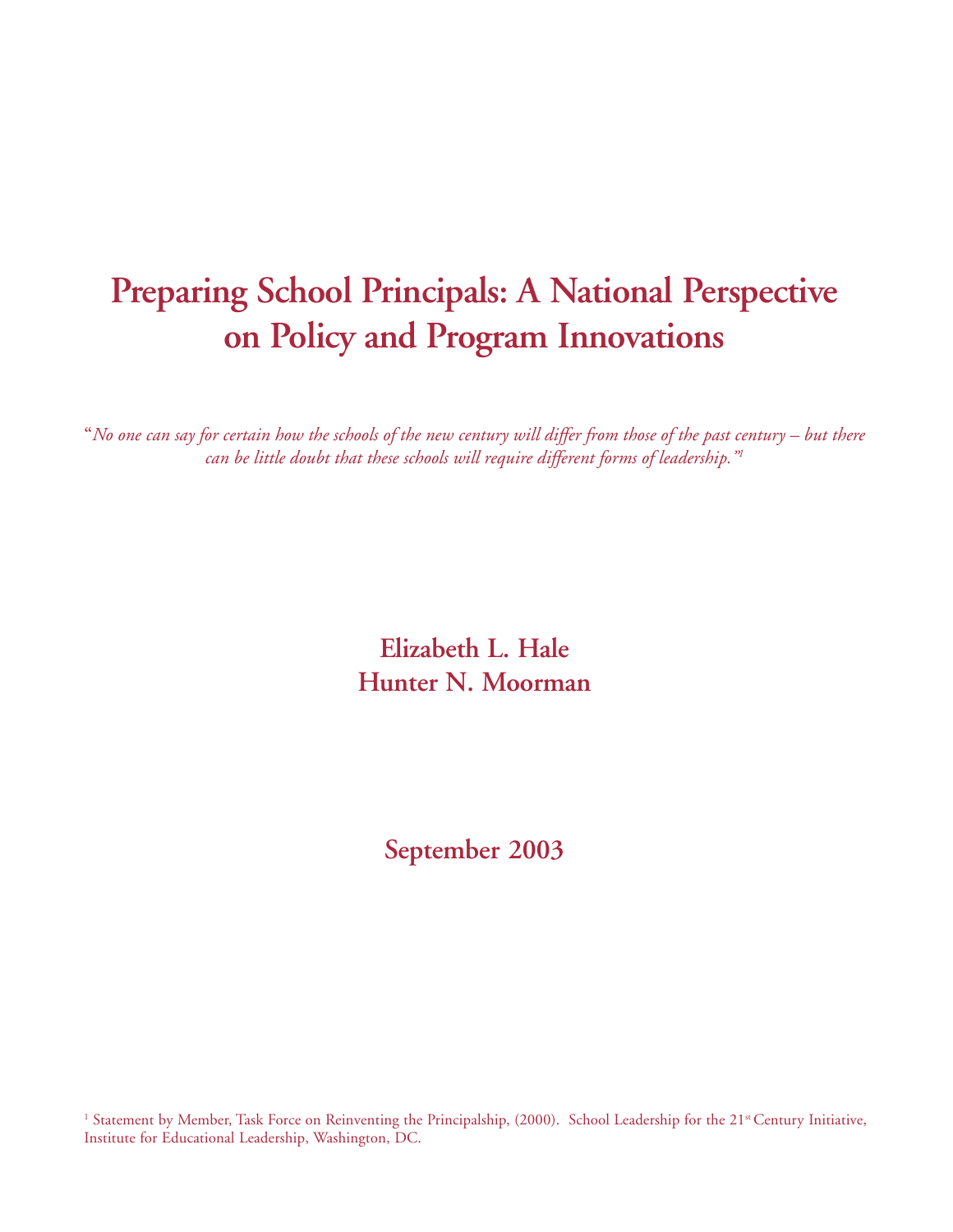#### **Suggested citation**

Hale, Elizabeth L, and Hunter N. Moorman. (2003). "Preparing School Principals: A National Perspective on Policy and Program Innovations." Institute for Educational Leadership, Washington, DC and Illinois Education Research Council, Edwardsville, IL.

© 2003 by the Institute of Educational Leadership, Inc. (IEL) and the Illinois Education Research Council (IERC), Edwardsville, IL. All rights reserved. The material in this publication may be freely copied and distributed, in whole or in part, providing appropriate credit/citation is given to IEL and IERC.

ISBN 0-937846-05-8

Additional copies of "*Preparing School Principals*" may be downloaded from either the IEL (www.iel.org) or the IERC (http://ierc.siue.edu) Web site.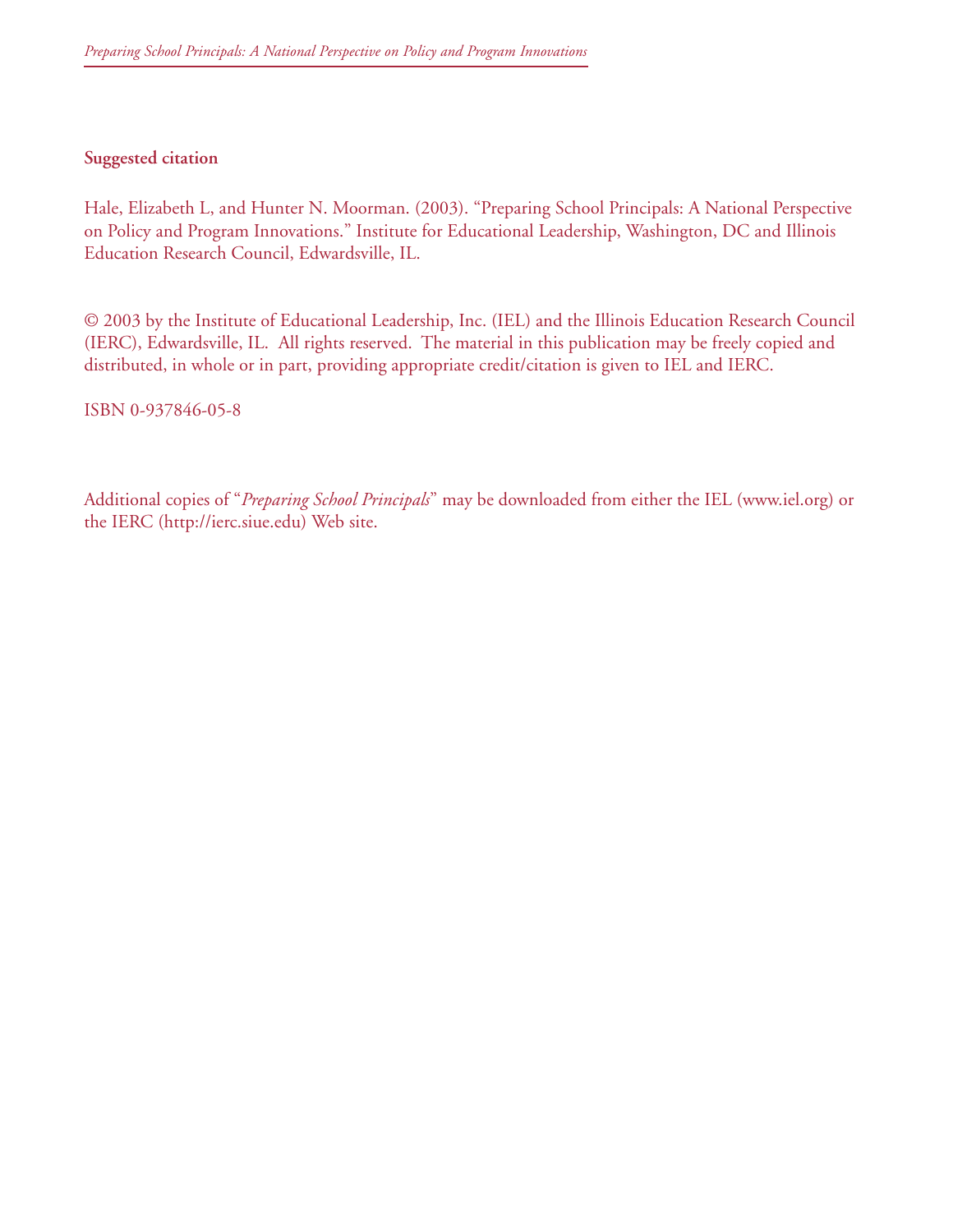# **Table of Contents**

| <b>TOWARD MORE COHERENT EDUCATIONAL LEADERSHIP</b>                      |
|-------------------------------------------------------------------------|
|                                                                         |
| QUESTION 2: WHAT IS THE CURRENT CONDITION OF LEADERSHIP PREPARATION?  5 |
|                                                                         |
|                                                                         |
|                                                                         |
|                                                                         |
| REFORM PROGRAMS IN UNIVERSITIES - INSIDE COLLEGES OF EDUCATION  10      |
| REFORM PROGRAMS IN UNIVERSITIES - OUTSIDE COLLEGES OF EDUCATION  12     |
| PARTNERSHIPS BETWEEN SCHOOL DISTRICTS AND/OR OTHER ORGANIZATIONS  12    |
|                                                                         |
|                                                                         |
|                                                                         |
| ABOUT THE INSTITUTE FOR EDUCATIONAL LEADERSHIP                          |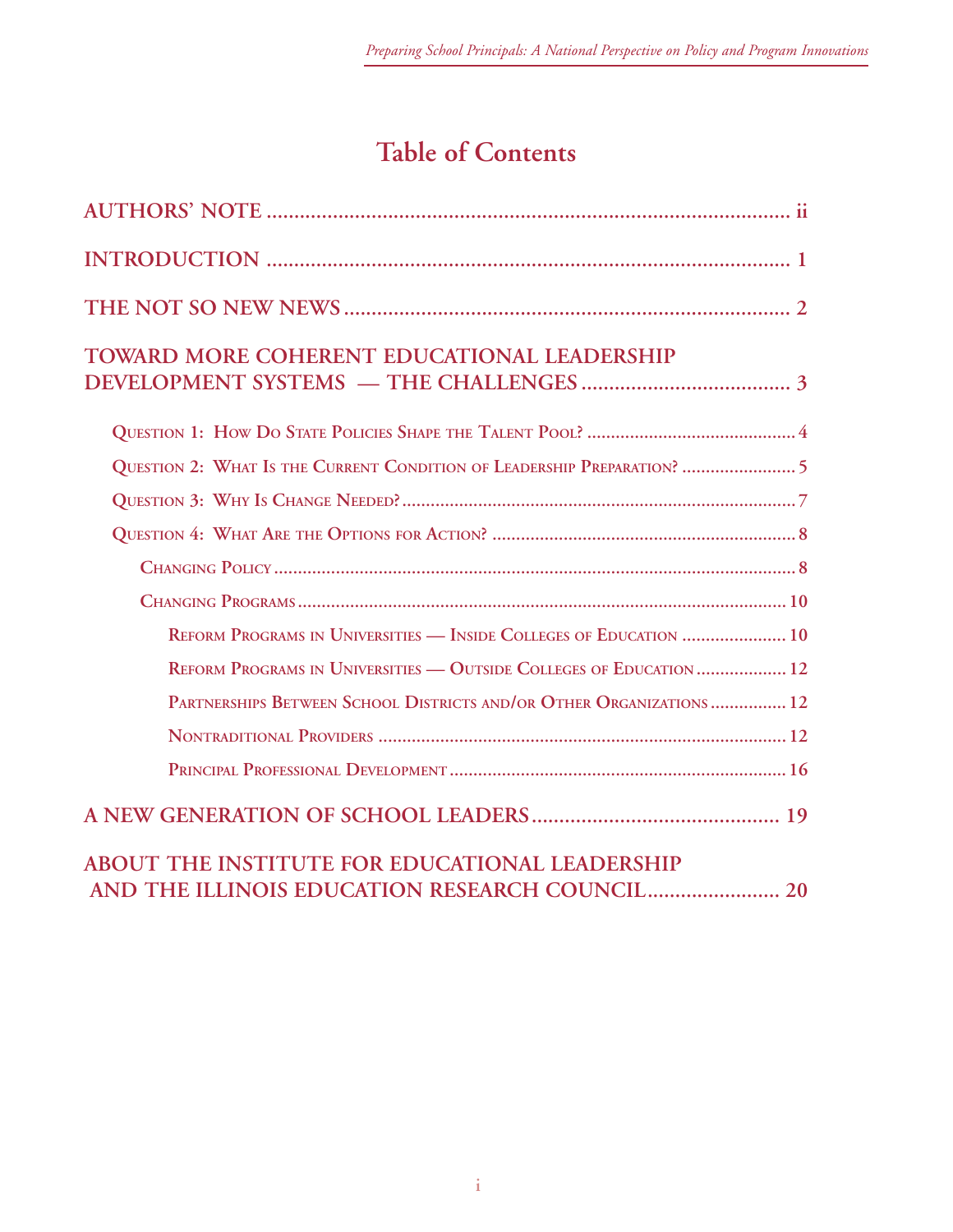*ACKNOWLEDGEMENT AND AUTHORS' NOTE*

This report was prepared with support from the Illinois Education Research Council. Elizabeth Hale is President and Hunter N. Moorman is Director of the Education Policy Fellowship Program of the Institute for Educational Leadership. They thank Michael D. Usdan, President Emeritus and now Senior Fellow, IEL, for his advice and contribution to this report and the many other individuals who responded to their requests for information about innovative programs, took the time to talk with them and commented on the draft report. The statements made and views expressed in this document are solely the responsibility of the authors.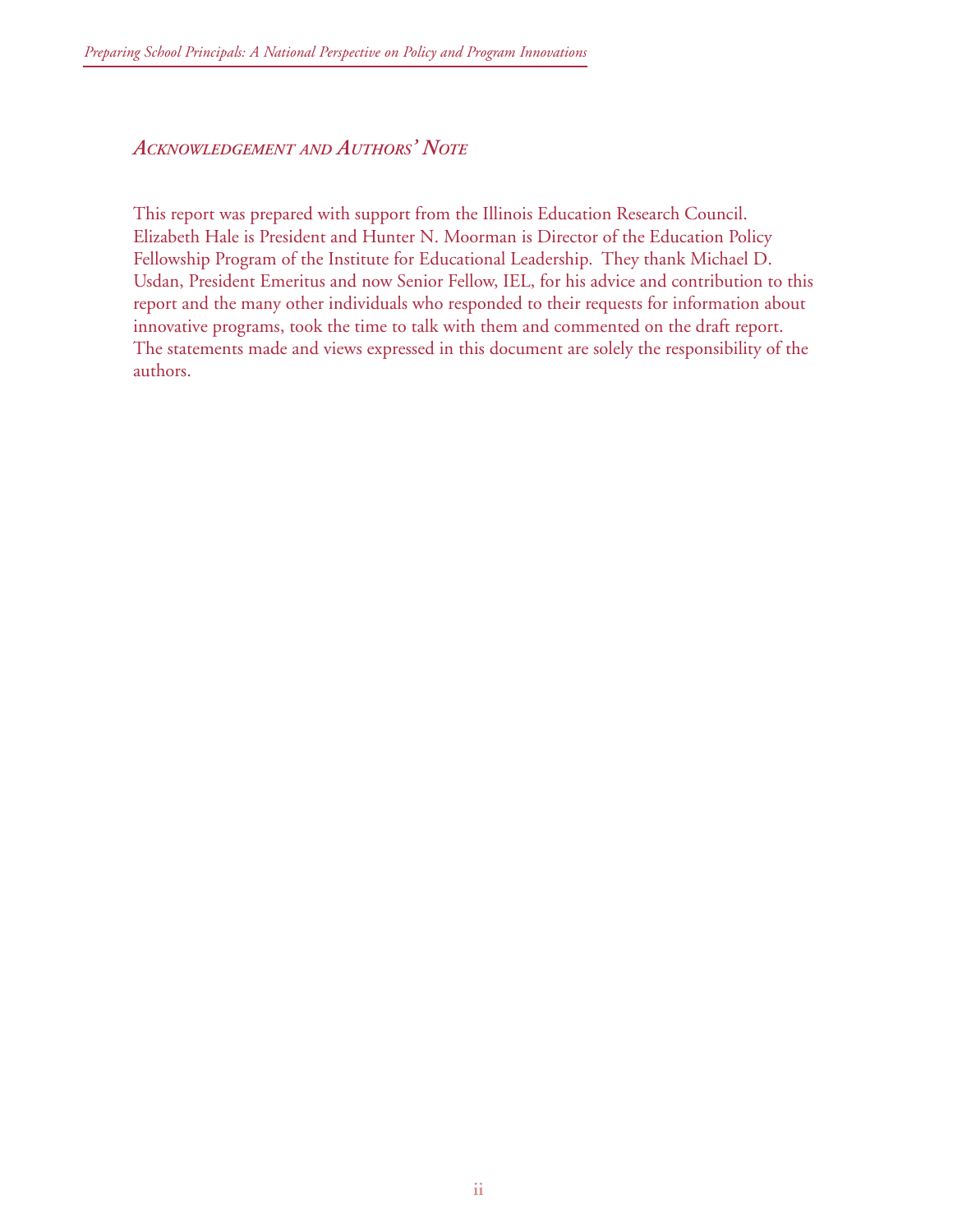# **INTRODUCTION**

Our nation is simultaneously acknowledging the 20<sup>th</sup> anniversary of the landmark report, *A Nation at Risk*, 2 and the widespread and bipartisan acceptance of the need for America's schools to improve. At the same time, implementing the No Child Left Behind Act (NCLB) of 2001 is forcing us to confront the weaknesses of contemporary school leadership and is making it impossible to ignore the escalating need for higher quality principals individuals who have been prepared to provide the instructional leadership necessary to improve student achievement.

Laser-like attention is being focused on one of the variables critical to effective education: leadership. Today, school leadership — more specifically, the principalship — is a front burner issue in every state.

The systems that produce our nation's principals are complex and interrelated — and governed by the states. Each state

\_\_\_\_\_\_\_\_\_\_\_\_\_\_\_\_\_\_\_\_\_\_\_\_\_

establishes licensing, certification and re-certification requirements for school leaders and, in most places, approves the college and university programs that prepare school leaders. State policy leaders and institutional leaders, therefore, have become key players in efforts to improve principal preparation programs and processes. Their goal: to promote lasting improvements in school leadership development systems by identifying and then adopting change processes that combine the required policy and program elements.

While the jobs of school leaders — superintendents, principals, teacher leaders and school board members — have changed dramatically, it appears that neither organized professional development programs nor formal preparation programs based in higher education institutions have adequately prepared those holding these jobs to meet the priority demands of the 21st century, namely, improved

student achievement.3 All aspects of the school leadership issue — the art and the science of principal leadership, as well as the policy and regulatory frameworks in support of a state's capacity to recruit, prepare and retain its educational leadership workforce — are on the table and are being scrutinized.

This report focuses on two areas in which state policies and programs can have particular influence on school leadership: licensure, certification and accreditation requirements; and administrator training and professional development.<sup>4</sup> This document is a distillation of the national conversation about school leadership and principal preparation programs. It also presents promising approaches and practices as illustrated by selected changes being made or promoted in and/or across state systems, in local school districts, in universities and colleges, and in new provider organizations across the nation.

<sup>2</sup> National Commission for Excellence in Education. (1983, April). *A Nation at Risk: The Imperative for Educational Reform*. Washington, DC: Government Printing Office.

<sup>3</sup> The National Institute on Educational Governance, Finance, Policymaking and Management. (1999, June). *Policy Brief: Effective Leaders for Today's Schools: Synthesis of a Policy Forum on Educational Leadership*. Washington, DC: U.S. Department of Education Office of Educational Research and Improvement.

<sup>4</sup> State Action for Education Leadership Project (SAELP). (2001). *State Policy and Practice Compendium*. Denver: Author.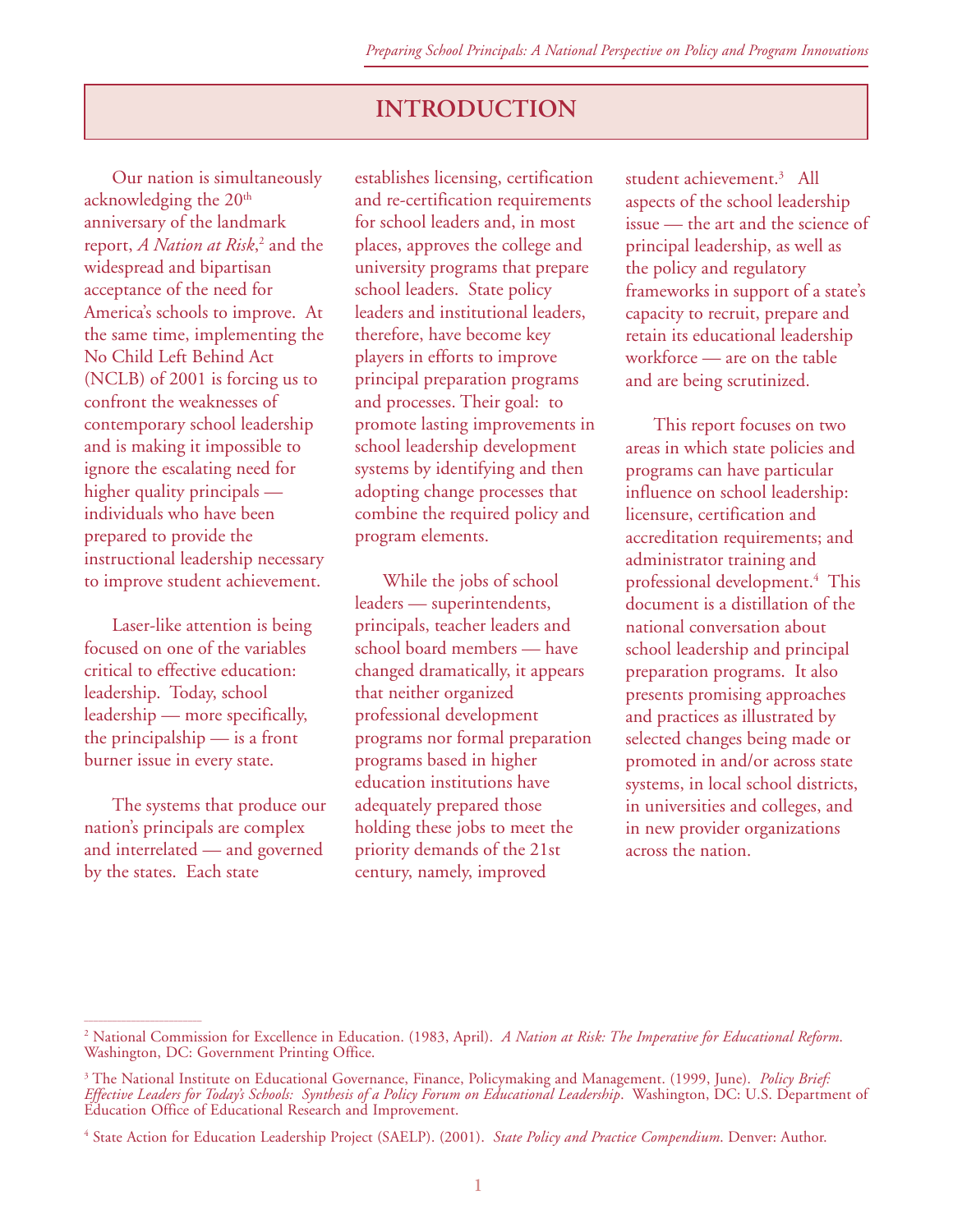# **THE NOT SO NEW NEWS**

Recent studies and reports have sharpened our knowledge about the state of the principalship, but the news that the systems that prepare our educational leaders are in trouble comes as no surprise. Back in 1987, the education administration profession selfidentified key trouble spots in *Leaders For America's Schools,* prepared by the University Council for Educational Administration (UCEA) sponsored blue-ribbon panel, the National Commission on Excellence in Educational Administration. The report identified several problem areas, including:

- $\blacklozenge$  The lack of definition of good educational leadership;
- $\blacklozenge$  An absence of collaboration between school districts and colleges and universities;
- ◆ The low number of minorities and females in the field;
- $\blacklozenge$  A lack of systematic professional development;
- $\blacklozenge$  The poor quality of candidates for preparation programs;
- $\blacklozenge$  The irrelevance of preparation programs; programs devoid of sequence, modern content and clinical experiences;
- ! The need for licensure systems that promote excellence; and

\_\_\_\_\_\_\_\_\_\_\_\_\_\_\_\_\_\_\_\_\_\_\_\_\_

! An absence of a national sense of cooperation in preparing school leaders.

The report offered recommendations targeted to particular policy and decision makers. Suggestions for improvement included: (1) public schools should share the responsibility for preparing school leaders with universities, (2) universities unable to support the report's spirit of excellence should stop preparing school leaders, and (3) state policymakers should base licensure procedures on defensible claims about what equips an individual to effectively lead a school.

The Commission's recommendations were both ahead of the times and beyond the capacity of the field to implement. To be successful, efforts to prepare school leaders in new ways require advocates who understand that school leadership is a multi-faceted issue that includes political and managerial as well as instructional and educational components. Acting alone, professional educators have neither the leverage nor the political capacity to conceptualize or implement the changes needed, to build the necessary broad-based coalitions or to attract the substantial

human and financial resources required.

While the Commission's sweeping recommendations failed to prompt action that might have changed the profession, the report spawned a number of smaller steps that have helped point the way to improvement. One such step was the development by the Council of Chief State School Officers (CCSSO) in 1996 of a set of standards for school leaders by the Interstate School Leaders Licensure Consortium (ISLLC), a representative body of most of the major stakeholders in educational leadership including national associations, states and colleges and universities.

At least 35 states have adopted the ISLLC standards and use them to guide policy and practice related to principal preparation. But, the ISLLC standards have drawn criticism. Some suggest that the standards are not anchored in a rigorous research or knowledge base, that they unduly reinforce the status quo, and that they lack sufficient specificity or operational guidance to help school leaders figure out what to do.<sup>5</sup>

Despite the criticisms, the ISLLC standards are an important development in the

<sup>5</sup> Achilles, C. M., and William J. Price. (Winter 2001). "What Is Missing in the Current Debate About Education Administration (EDAD) Standards!" *AASA Professor* 24, 2 : 8-13. *http://www.aasa.org/publications/tap/Winter\_2001.pdf*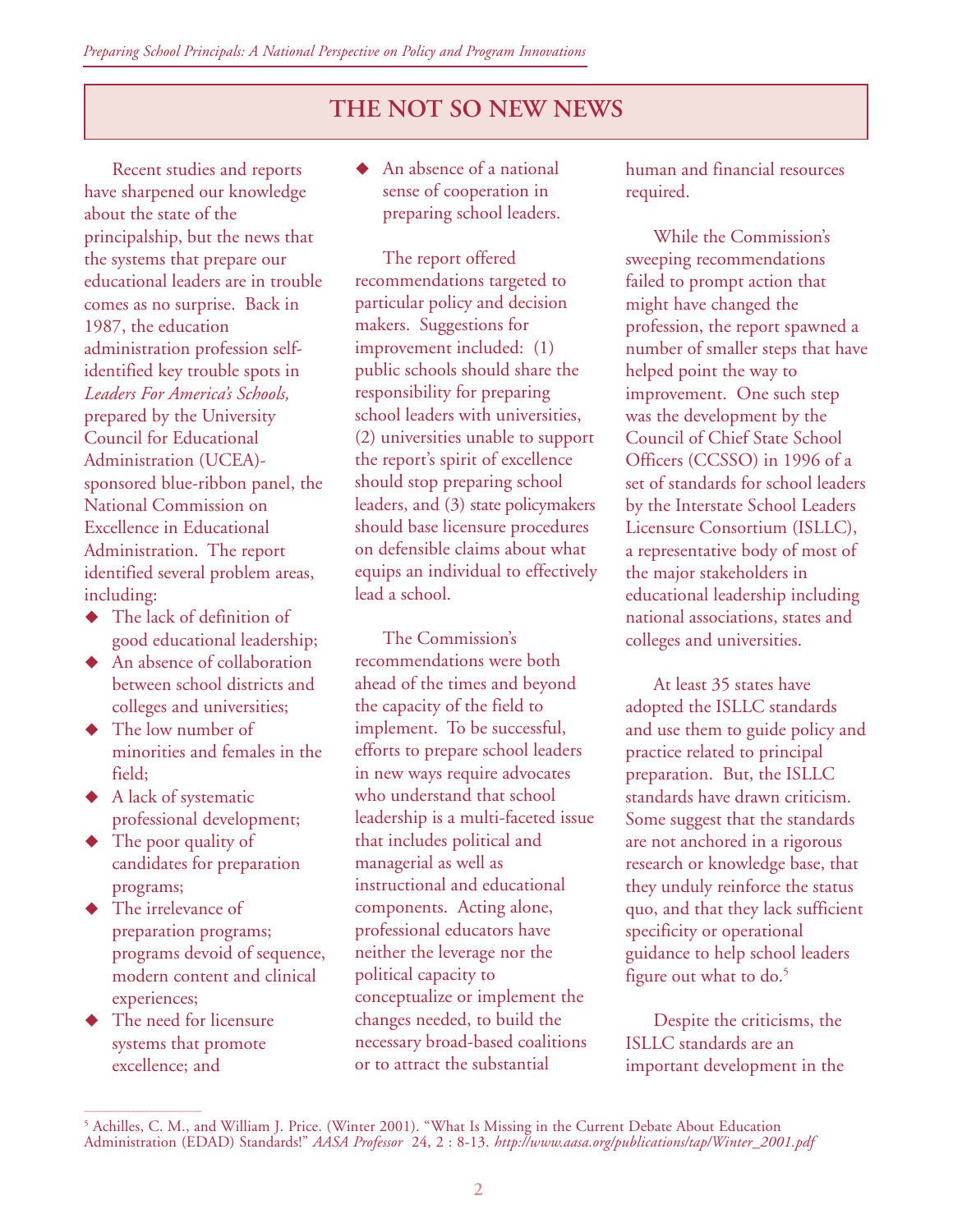field of educational leadership. They were never intended to be all-inclusive. Rather, they were intended as indicators of knowledge, dispositions and performances important to effective school leadership. They established a new vision for thinking in terms of standardsbased policy and practice and made a new dimension of accountability possible. The standards confirmed the centrality of the principal's role in ensuring student achievement through an unwavering emphasis on "leadership for student learning."

To date, the ISLLC standards have served in many states and institutions as the framework for

revising principal preparation programs and in-service professional development activities. The Educational Testing Service (ETS), in collaboration with ISLLC, recently created *The School Leadership Series*, a set of performance-based assessments based on the ISLLC standards and used for the licensure and professional development of school superintendents, principals and other school leaders. These assessments translate the ISLLC standards into performance measures on which candidates can *demonstrate* their qualifications, reflect on their professional responsibility and actions, and identify

information and strategies that will enable them to continue growing in knowledge and skills. Currently, 13 states use this ETS assessment system to gauge candidates' proficiency levels.

In 2002, the National Council for Accreditation of Teacher Education (NCATE) aligned its accreditation standards for educational leadership training programs with the ISLLC standards. This merger provides a unified set of standards, the Educational Leadership Constituent Council (ELCC) standards, for the review and accreditation of administrator preparation programs.

# **TOWARD MORE COHERENT EDUCATIONAL LEADERSHIP DEVELOPMENT SYSTEMS — THE CHALLENGES**

The intense pressure for principals to be instructional leaders who can more effectively implement standards-based reform has given unprecedented prominence and political visibility to the problems of preparing school principals. Few disagree about what is wrong with how our nation recruits and prepares school principals; the flaws are strikingly similar to the ones identified in 1987. The

disagreements arise when policy and institutional leaders try to address those flaws and create more coherent systems for developing and supporting educational leaders.

The challenges of trying to create more coherent statewide systems for developing and supporting school leaders are framed through the lens of four core questions: How do state

policies shape the talent pool? What is the current condition of leadership preparation? Why is change needed? What are the options for action? Asking these questions should be the starting point for policy and institutional leaders who are trying to improve a state's capacity to develop and support educational leadership.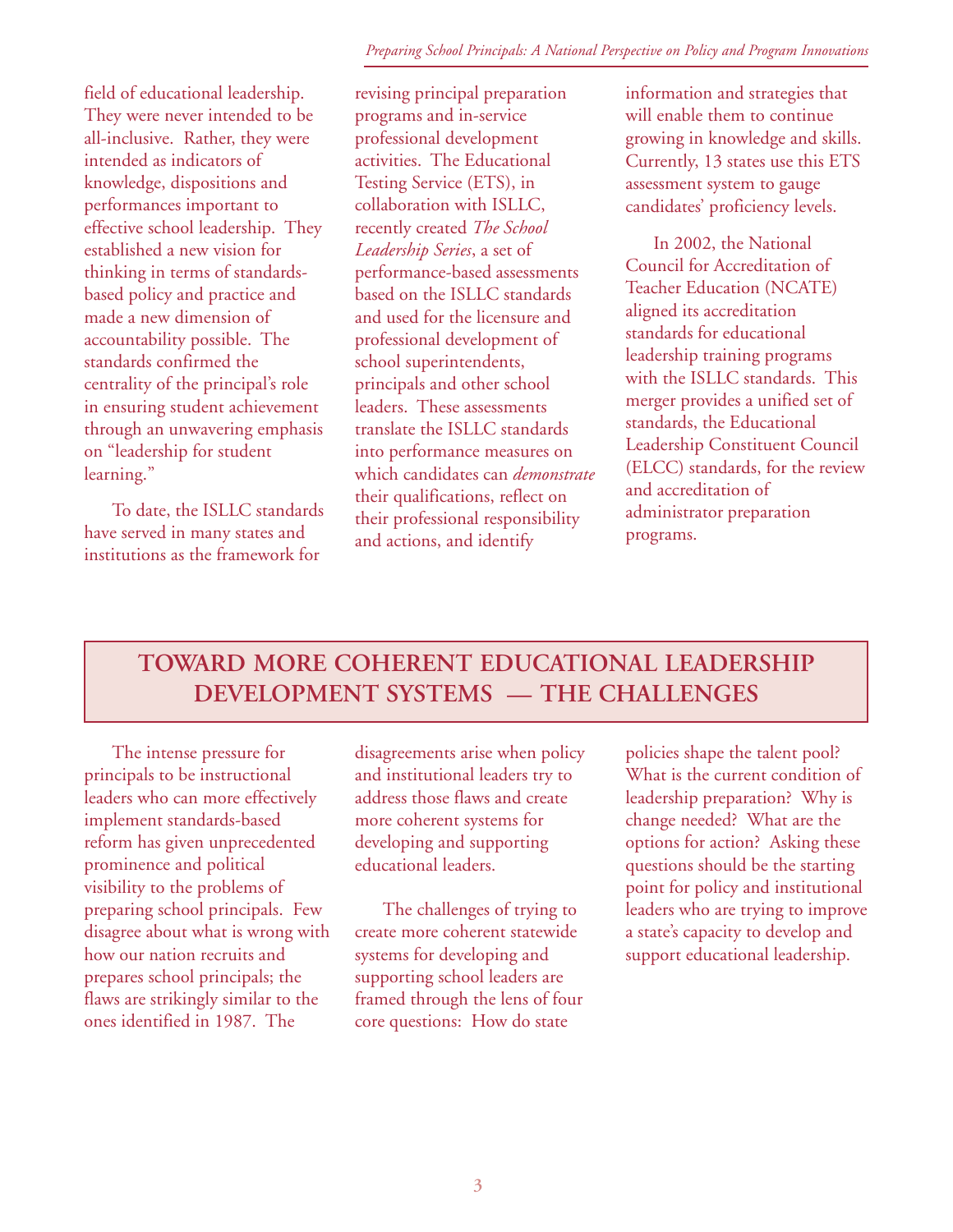# **QUESTION 1: HOW DO STATE POLICIES SHAPE THE TALENT POOL?**

*"Administrators are selected from a talent pool constructed without regard to aptitude for leadership and one that excludes many who may be well suited to serve."* <sup>6</sup>

States have established policies on certification, licensure and program accreditation as well as standard processes to validate and accredit administrator preparation programs. Through these official tools and strategies, states control entry into the field of educational administration.

The fact that all states except Michigan and South Dakota currently require school administrators to be licensed illustrates how state policy constrains the administrator candidate pool. Generally speaking, becoming a licensed principal requires the successful completion of a fixed number of credit hours in an approved principal preparation program (historically in a college or university, but "the times they are a 'changin" as the final section of this document reports), certification as a teacher and classroom experience. These policies limit both the size and the overall quality of the administrator candidate pool and are the subject of much criticism and controversy.

\_\_\_\_\_\_\_\_\_\_\_\_\_\_\_\_\_\_\_\_\_\_\_\_\_

A recent RAND report noted that, "formal barriers such as certification requirements and informal barriers such as district hiring practices all but exclude those without teaching experience from consideration for administrative positions."7 The Broad Foundation and The Thomas B. Fordham Institute's report, *Better Leaders for America's School: A Manifesto,* reached a similar conclusion: state licensure systems and processes contribute to and exacerbate the problem.

The *Manifesto* emphasized the impact of current policies on the quality of the candidate pool*.* "Our conventional procedures for training and certifying public school administrators . . . are simply failing to produce a sufficiency of leaders whose vision, energy and skill can successfully raise the educational standard for all children."8 The report suggested minimizing regulations (i.e., requirement for previous teaching experience) that choke off the pipeline and make it impossible for interested

applicants trained in other fields and disciplines to enter the profession. As a matter of record and formal policy in 48 states, able non-teachers interested in careers as school administrators are automatically barred from consideration.

The Southern Regional Education Board (SREB), in an earlier report, also echoed the need for states to address certification issues in order to expand their pool of skilled leaders. Simply put, SREB suggested that what states needed to do was to create more flexible certification processes to enable individuals with proven skills to enter the principalship *before* they completed a university program.9

Data from the National Center for Education Information (NCEI) confirm that the states are not hotbeds of activity focused on bringing nontraditional professionals into school leadership positions. Data from NCEI also confirm that only eleven states report alternate

<sup>6</sup> Hess, F. M. (2003, January 31). A License to Lead? A New Leadership Agenda for America's Schools. *PPI Policy Report* . Washington, DC: Progressive Policy Institute 21st Century Schools Project. p. 12. Available from http://www.ppionline.org/ ppi\_ci.cfm?knlgAreaID=110&subsecID=135&contentID=251239

<sup>7</sup> Gates, S. et al. (2003). *Who Is Leading Our Schools? An Overview of School Administrators and Their Careers*. Arlington, VA: RAND Education.

<sup>&</sup>lt;sup>8</sup> The Broad Foundation and The Thomas B. Fordham Institute. (2003, May). *Better Leaders for America's Schools: A Manifesto.*<br>Washington, DC: Authors. p. 16. Available from http://www.edexcellence.net/manifesto/manifes

<sup>9</sup> Southern Regional Education Board. (2001, April). *Preparing a New Breed of School Principals: It 's Time for Action*. Atlanta: Author.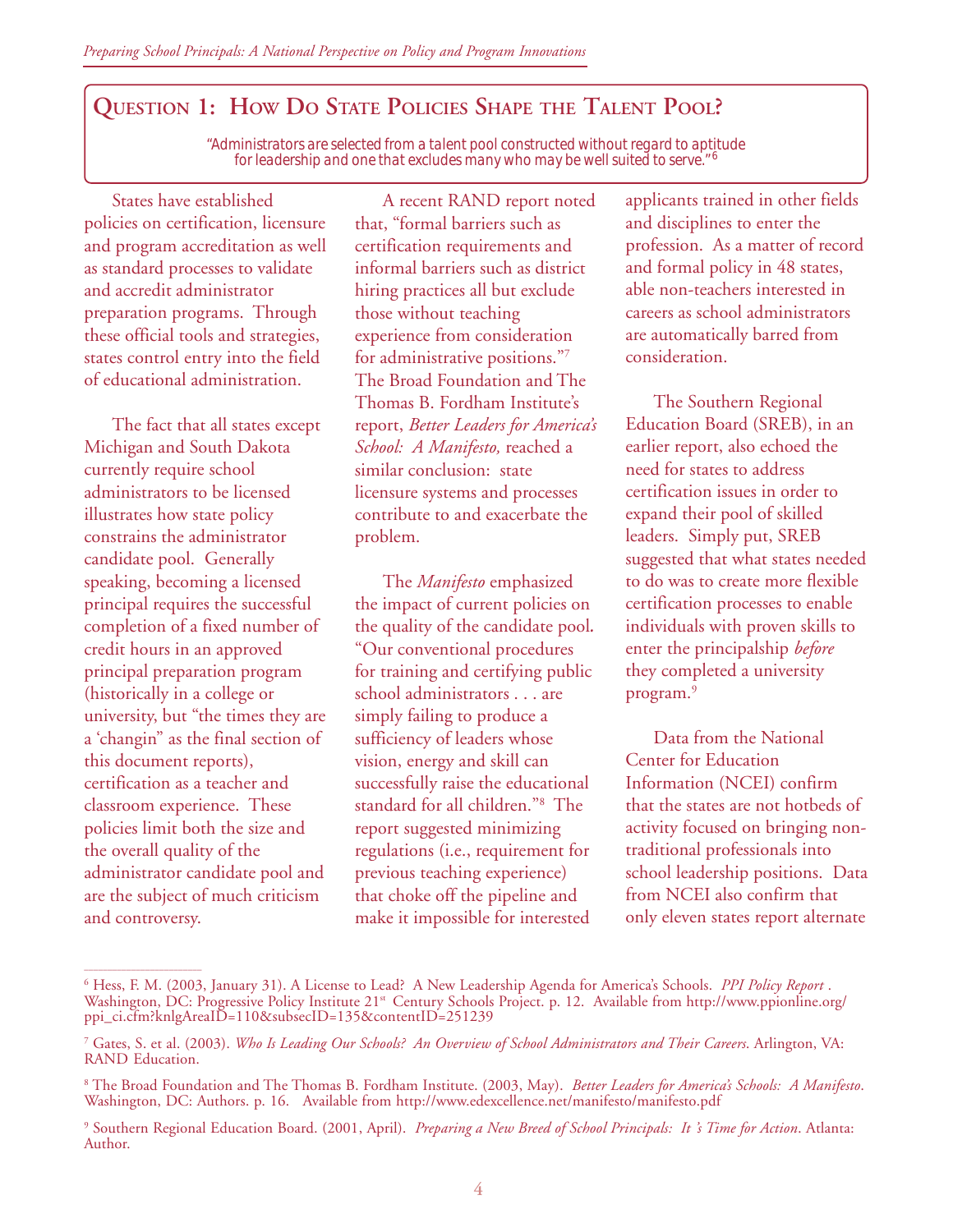certification routes for principals and superintendents and that a whopping 99.3% of all principals have teaching experience.<sup>10</sup>

Since state licensure policies have such a direct impact on the ultimate quality of the talent pool, it is important to review accredited principal preparation

programs. The goal: to look for indicators of quality, as well as for alternatives to consider in their place.

# **QUESTION 2: WHAT IS THE CURRENT CONDITION OF LEADERSHIP PREPARATION?**

*"Those who seek entrance to leadership programs gravitate toward programs based on convenience and ease of completion; quality of program is hardly a leading criterion."* <sup>11</sup>

Nearly 20 years of efforts to reform administrator preparation programs have produced little progress. The reforms prompted by such well-known national initiatives as the U.S. Department of Education's Leadership in Educational Administration Development (LEAD) Program (1987–1993) and the Danforth Foundation's Principals Preparation Program achieved rather limited success. Ample research on school leadership preparation programs makes it clear that many existing programs are in dire need of improvement.

Principals across the nation agree that administrator training programs deserve an "F." In a survey of educational leaders conducted by Public Agenda, 69% of the principals responding indicated that traditional leadership preparation programs

\_\_\_\_\_\_\_\_\_\_\_\_\_\_\_\_\_\_\_\_\_\_\_\_\_

were "out of touch with the realities of what it takes to run today's schools."12

Other major voices in education who have reached the same conclusion include Joseph Murphy, co-author of the ISLLC standards, who characterizes the programs as "bankrupt,"13 and Michelle Young, Executive Director of the University Council for Educational Administration (UCEA), who concedes that university programs have been slow to change and that faculties are not connected to the field and often have a *laissez-faire* attitude about the need to adopt standards.<sup>14</sup>

So broad is the consensus for change that scores of individuals and organizations representing K-12 and higher education established the National Commission for the Advancement of

Educational Leadership Preparation (NCAELP) in 2001. Comprised of 40 individuals, including major scholars and leaders in the field of educational leadership and of national organizations, NCAELP's charge is to examine and improve the quality of educational leadership in the United States. Six papers and two commentaries solicited by the Commission to guide discussions are available at the NCAELP Website, http://www.ncaelp.org/

The general consensus in most quarters is that principal preparation programs (with a few notable exceptions) are too theoretical and totally unrelated to the daily demands on contemporary principals. The course work is poorly sequenced and organized, making it impossible to scaffold the learning. Because clinical experiences are inadequate or

<sup>&</sup>lt;sup>10</sup> Information provided to the *National Center for Education Information (NCEI)*, by state licensing officials, July-October 2002.

<sup>11</sup> Glasman, N., Cibulka, J., and Ashby, D. (2002). Program Self-Evaluation for Continuous Improvement. *Educational Administration Quarterly* 38 (2) p. 262.

<sup>&</sup>lt;sup>12</sup> Farkas, S., et. al. (2001, November). Trying to Stay Ahead of the Game: Superintendents and Principals Talk About School Leadership*.* New York: *Public Agenda*.

<sup>&</sup>lt;sup>13</sup> Murphy, J. (2001, September). *Reculturing the Profession of Educational Leadership: New Blueprints. Paper commissioned by* the National Commission for the Advancement of Educational Leadership Preparation, Racine, Wisconsin. 15 pages.

<sup>&</sup>lt;sup>14</sup> Norton, J. (2002). Preparing School Leaders: It's Time to Face the Facts. Atlanta, Georgia: Southern Regional Education Board.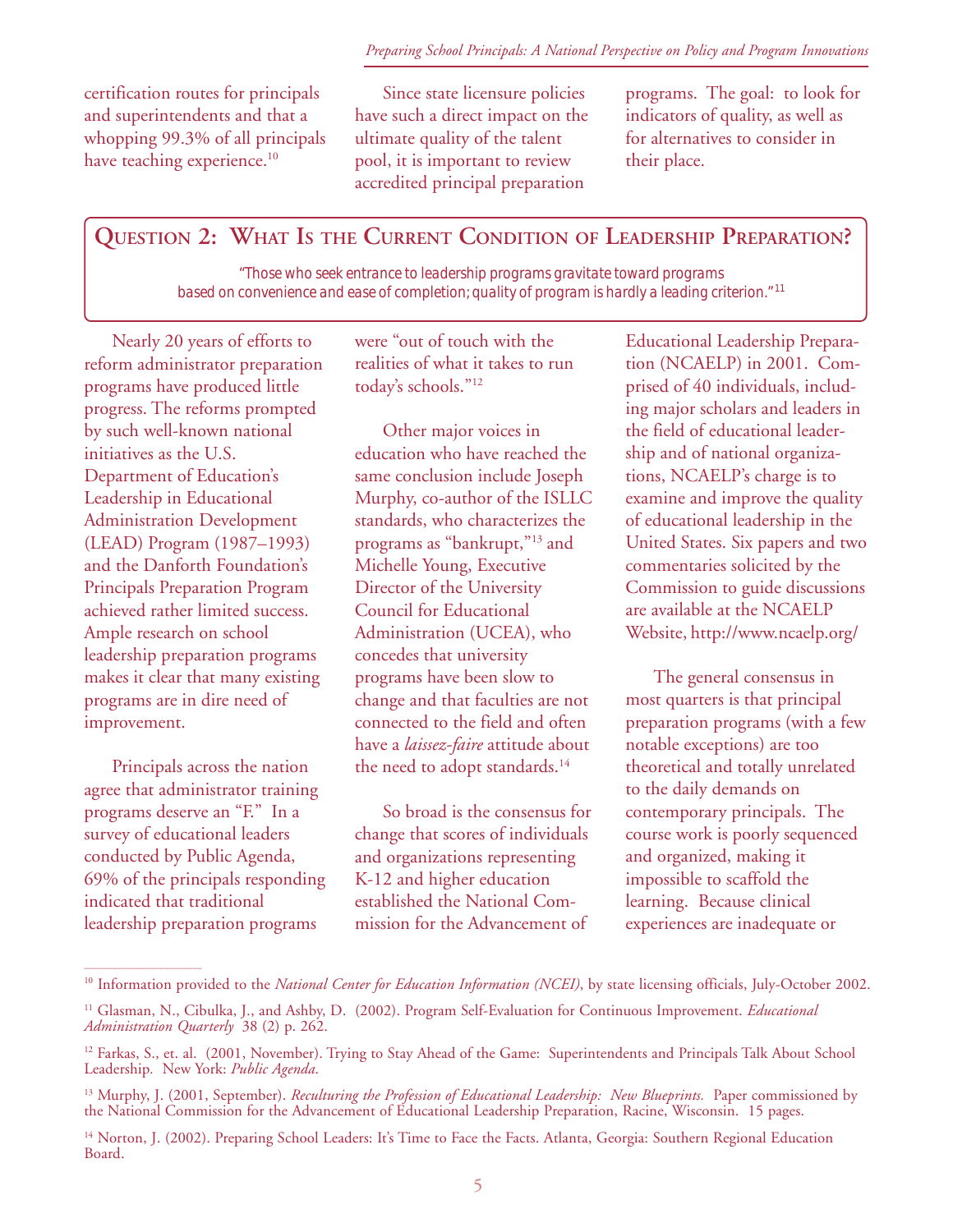non-existent, students do not have mentored opportunities to develop practical understanding or real-world job competence.

Admission standards to most accredited programs are too low and few, if any, efforts are made to identify high potential applicants, to target women and minorities for inclusion or to identify individuals interested in working in high needs rural or urban environments. School district pay policies may be part of the problem, too. Typically, a school district pay scale rewards those who accrue credits beyond the undergraduate level. Such credits can be easily obtained by taking courses through administrator preparation programs. This encourages selfselection by many applicants who may be of dubious quality and have little or no intention of ever seeking an administrative post.<sup>15</sup> Since self-selection is a standard practice, administrator programs

\_\_\_\_\_\_\_\_\_\_\_\_\_\_\_\_\_\_\_\_\_\_\_\_\_

generally end up serving clusters of individuals operating on their own rather than serving cohorts of individuals who are developed into a learning community — an integral feature of an effective preparation program.

The lack of partnerships between colleges and universities and school districts affects the selection and admission of candidates and the design and conduct of the preparation program. Absent partnerships with school districts, there are no easily accessible mechanisms for identifying the best candidates – individuals who have shown the greatest promise of future success as a principal and who will be likely to return to the school district and make valuable contributions.  $21<sup>st</sup>$  century partnerships between school districts and universities are not "your father's Oldsmobile." Today's partnerships must focus on the areas of greatest need.

Schools and universities must work together to recruit and prepare diverse cohorts of highly qualified candidates – men and women who can serve in urban or rural settings, lead lowperforming schools and prepare their communities to meet changing demographic, social, economic and political change.

The lack of strong working relationships with school districts also makes it impossible to develop learning laboratories in which "student-principals" can make protected or mentored mistakes from which they can learn and develop. As Cambron-McCabe and Cunningham have observed, " . . . the need for change in leadership preparation is not an issue. Rather, the possible approaches that can be taken to strengthen our field are the subject of debate."16

<sup>&</sup>lt;sup>15</sup> About 25% of those certified to be administrators actually enter the leadership arena. However, a recent study by the Illinois Education Research Council (DeAngelis, K.D. 2003. In the Pipeline: The Early Career Paths *Holders in Illinois*. Edwardsville, IL: Illinois Education Research Council.) showed that, in Illinois, almost one third of recent recipients of administrative certification applied for such a position but either did not receive an offer or did not accept a position.

<sup>&</sup>lt;sup>16</sup> Nelda Cambron-McCabe and Luvern L. Cunningham, "National Commission for the Advancement of Educational Leadership: Opportunity for Transformation." Commentary Paper commissioned by the National Commission for the Advancement of Educational Leadership Preparation. February 2002. 4 pages.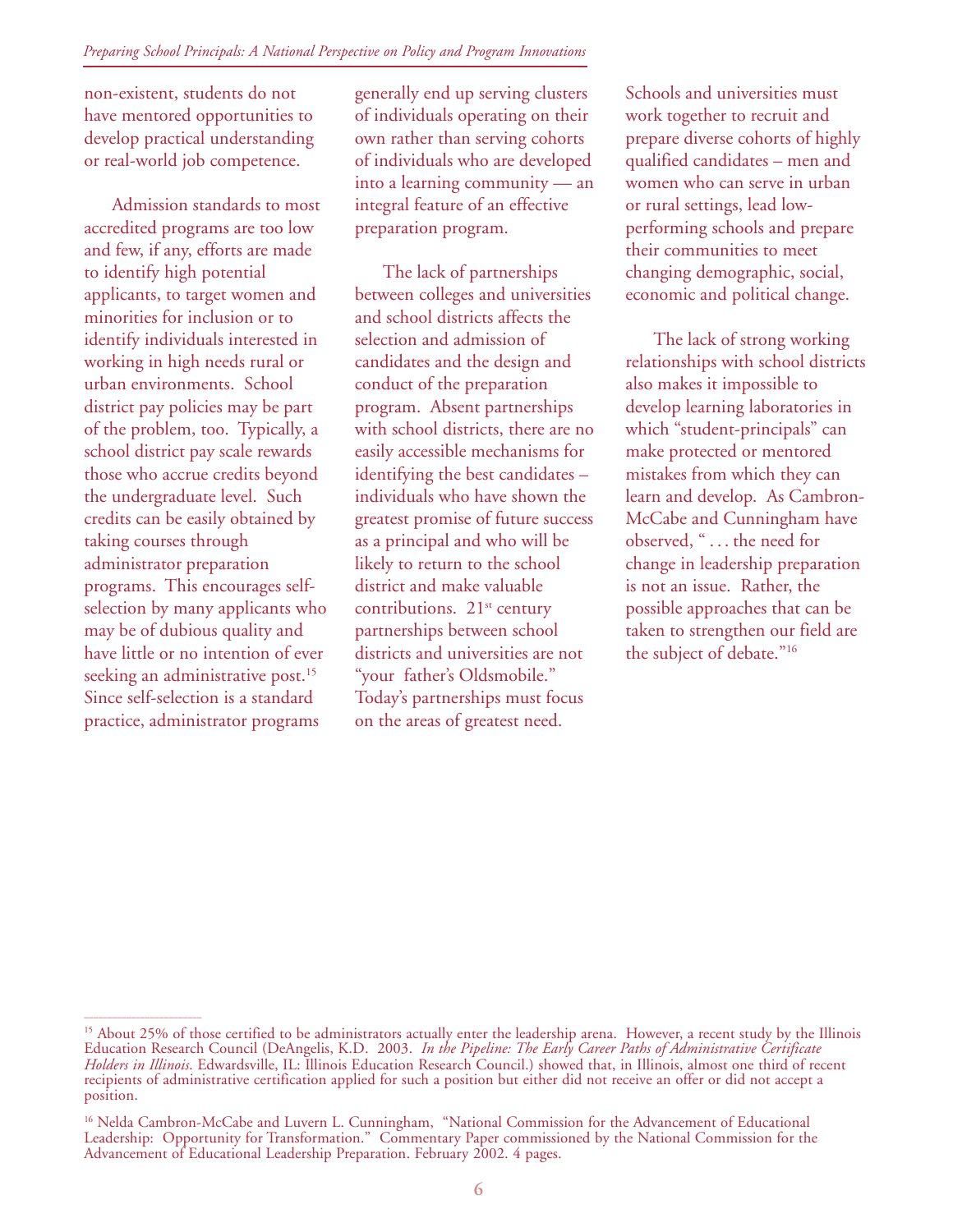# **QUESTION 3: WHY IS CHANGE NEEDED?**

*". . . the 'leadership ability' and 'leadership values' of the principal determine in large measure what transpires in a school; what transpires in a school either promotes, nourishes, or impedes and diminishes student academic success."* <sup>17</sup>

Our nation is now confronted by a profound disconnect between pre- and inservice training, the current realities and demands of the job and the capacity of school leaders to be instructional leaders. Strong leadership is the heart of all effective organizations, be they private, public or nonprofit. An increasing body of evidence confirms that such leadership is also important for public schools – but it is leadership of a very special sort. The clarion call today is for adept instructional leaders, not mere building managers.

There is a growing consensus that "command and control" leadership models do not and will not work in today's high accountability school systems. Good leadership for schools is shared leadership. It has many forms and many names: distributive leadership, change facilitation and constructivist leadership.

The old model of leadership with its strict separation of

\_\_\_\_\_\_\_\_\_\_\_\_\_\_\_\_\_\_\_\_\_\_\_\_\_

management and production is no longer effective. "Principals must serve as leaders for student learning. They must know academic content and pedagogical techniques. They must work with teachers to strengthen skills. They must collect, analyze and use data in ways that fuel excellence."<sup>18</sup> Principals also must be able to permit and encourage teachers to exercise leadership outside the classroom. Roland Barth, the founder of the Harvard Principals' Center, notes that . . . "there are at least ten areas . . . where teacher involvement is actually essential to the health of a school, ranging from selecting textbooks and instructional materials to designing staff development programs to evaluating teacher performance."<sup>19</sup>

Schools of the  $21^{st}$  century require a new kind of principal, one who fulfills a variety of roles: 20

" *Instructional leader* — is focused on strengthening teaching and learning, professional development, data-driven decisionmaking and accountability.

- *Community leader* is imbued with a big picture awareness of the school's role in society; shared leadership among educators, community partners and residents; close relations with parents and others; and advocacy for school capacity building and resources.
- *Visionarγ Leader* has a demonstrated commitment to the conviction that all children will learn at high levels and is able to inspire others inside and outside the school building with this vision.

To be sure, all three types of leadership are important, but the priority must be instructional leadership – leadership for learning. Principals of today's schools must be able to (1) lead instruction, (2) shape an organization that demands and supports excellent instruction and dedicated learning by students and staff and (3) connect

<sup>&</sup>lt;sup>17</sup> Reyes, P. and Wagstaff, L. (2003). *How Can Educational Leaders Improve the Education of Students from Diverse Backgrounds?* Division A Task Force to Develop a Research Agenda on Educational Leadership. www.cepa/gse/rutgers.edu/DivisionA.htm.

<sup>18</sup> Institute for Educational Leadership. (2000, October). *Leadership for Student Learning: Reinventing the Principalship.* Washington, DC: p. 2.

<sup>19</sup> Barth, R. S. (2001, February). *Teacher Leader*. *Phi Delta Kappan*. p. 82.

<sup>20</sup> Institute for Educational Leadership. (2000, October). *Leadership for Student Learning: Reinventing the Principalship.* Washington, DC: p. 4.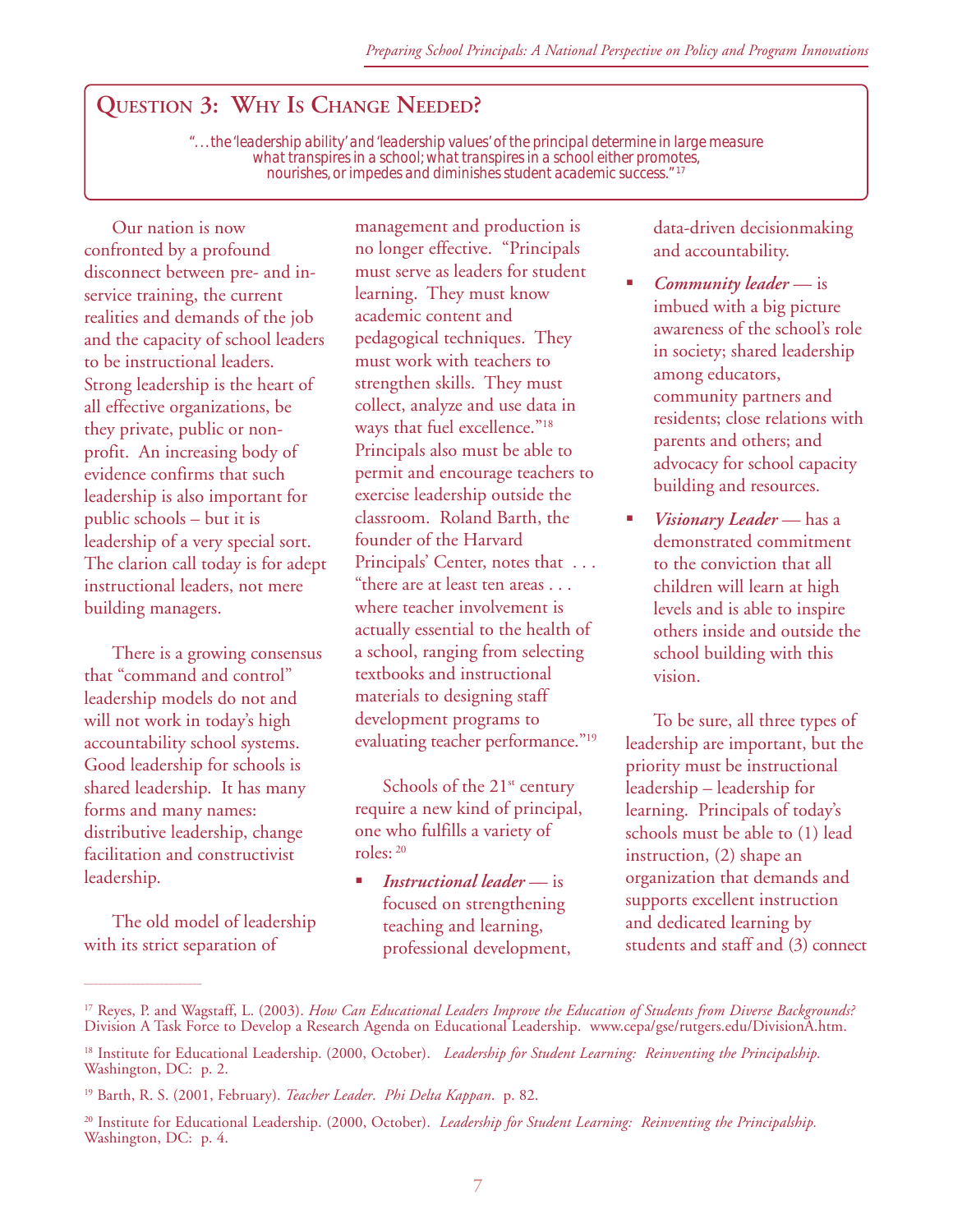#### *Preparing School Principals: A National Perspective on Policy and Program Innovations*

the outside world and its resources to the school and its work. As a corollary proposition, preparation programs must fulfill the vision embodied in the ISLLC standards and develop principals who have the knowledge, skills and attributes of an instructional leader and the capacity to galvanize the internal and external school communities in support of increased student achievement and learning.

Traditionally, college- and university-based educational leadership programs have emphasized management and administrative issues rather than curricular and instructional issues. The paramount nature of teaching and learning — the business of schools — has never been stressed.Recent findings from the Southern Regional Education Board (SREB) reaffirm the assertions the National Commission on Excellence in Educational Administration made more than 15 years ago: There is a need for better systems to support the recruitment and development of principals. SREB's report, *Good Principals Are the Key to Successful Schools*, exhorts the states to take "luck" out of the process and to

establish a leadership development system that produces principals who:

- Understand which school and classroom practices improve student achievement;
- Know how to work with teachers to bring about positive change;
- Support teachers in carrying out instructional practices that help all students succeed; and,
- Can prepare accomplished teachers to become principals.<sup>21</sup>

# **QUESTION 4: WHAT ARE THE OPTIONS FOR ACTION?**

### **CHANGING POLICY**

During the early 1990s, several states mandated policies to make fundamental changes in the structure and content of their state's leadership preparation programs. Through targeted policy reform processes, these states changed how and where they prepared educational leaders and began to develop more coherent educational leadership development systems.

In North Carolina, the reform process was initiated in the state legislature. Changes were made in licensure, stringent criteria for the approval of principal preparation programs

\_\_\_\_\_\_\_\_\_\_\_\_\_\_\_\_\_\_\_\_\_\_\_\_\_

were adopted and a rigorous review of all such programs was undertaken. This process ensured that some preparation programs would be dropped and the state would be left with highquality programs serving appropriate geographic regions throughout the state.

In Mississippi, the State Superintendent of Education initiated the reform process. His office controlled teacher and administrator program approval, but the university programs were under the general authority of another state agency, Institutions of Higher Learning, or of the

boards of trustees of private colleges and universities. The Chief created a special entity the Commission on Teacher and Administrator Education, Certification, Licensure and Development — that developed rigorous, research-based criteria for the State Board of Education.

These reform efforts incorporated redesigns into formal state policies that reflected a reconceptualization of the administrator role as one focused on leadership for learning. Each state required interested higher education institutions to apply for program approval, absent

<sup>21</sup> O'Neill, K., Fry, B., Hill, D., and Bottoms, G. (2003). *Good Principals Are the Key to Successful Schools: Six Strategies to Prepare More Good Principals*. Atlanta: Southern Regional Education Board.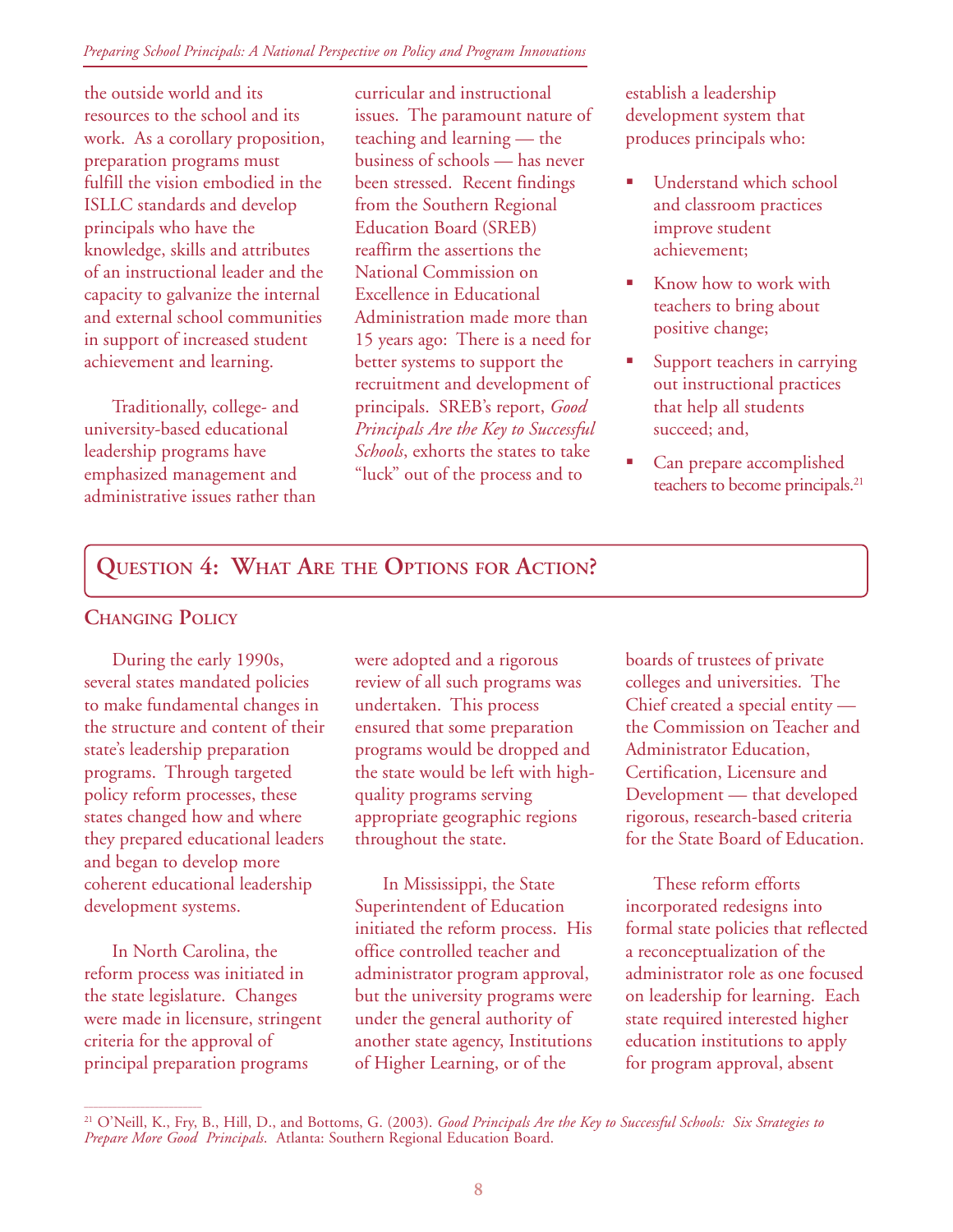#### *Preparing School Principals: A National Perspective on Policy and Program Innovations*

which program accreditation and professional licensure would be denied. The linchpin of these reforms was an objective external program review by a panel that made approval recommendations to the state's most influential policymakers. Such strategies gave external credibility to the reform process and, equally important, gave state officials a heat shield. The external panels' findings and recommendations led to state decisions to approve, delay or deny program approval. The overall result was a reduction in the number of accredited preparation programs and an improvement in the ones that continued.

More recent efforts to take a policy-focused approach to changing how a state prepares its educational leaders and to create more coherent educational leadership development systems are being promoted by the work of the Wallace Foundation through its *Leaders Count* initiative. The Foundation created the State Action for Educational Leadership Project (SAELP), a consortium of national organizations serving state policymakers; the Council

\_\_\_\_\_\_\_\_\_\_\_\_\_\_\_\_\_\_\_\_\_\_\_\_\_

of Chief State School Officers manages and supports the consortium.22 SAELP awarded three-year grants of \$250,000 to 15 states to support the analysis of existing state-level policies and practices that enhanced or impeded the development of educational leadership. The states are charged with implementing policies that address education and professional learning; licensure, certification and program accreditation; professional practice conditions; governance structures; business priorities and practices; and diversification of the superintendent and principal candidate pool.

In Iowa, SAELP support is enabling the Director of the Department of Education to lead an effort focused on reforming administrator preparation programs. As in North Carolina and Mississippi, preparation programs in Iowa are now required to apply for re-approval. These programs, as well as new applications, are assessed against rigorous new criteria that reflect the roles and responsibilities of today's administrators. University and college faculty

members in Iowa are restructuring programs with the full knowledge that approval (and personal survival) will be predicated on changing traditional offerings to the satisfaction of the state's most authoritative policymakers.

Several important lessons emerge from such statewide reform actions:

- State policy levers that are part of a well-conceived and supported plan of reform can prompt change more effectively than can a reliance on market or professional incentives.
- The adoption of formal policy alone does not guarantee change. Implementation must be accompanied by complementary elements such as formal program review, technical assistance and monitoring.
- While the unit of change is the individual institution, the state can play an effective role by encouraging collaboration instead of competition among institutions.

<sup>&</sup>lt;sup>22</sup> SAELP members include: the National Governors' Association, the National Conference of State Legislatures, the National Association of State Boards of Education, and the Education Commission of the States.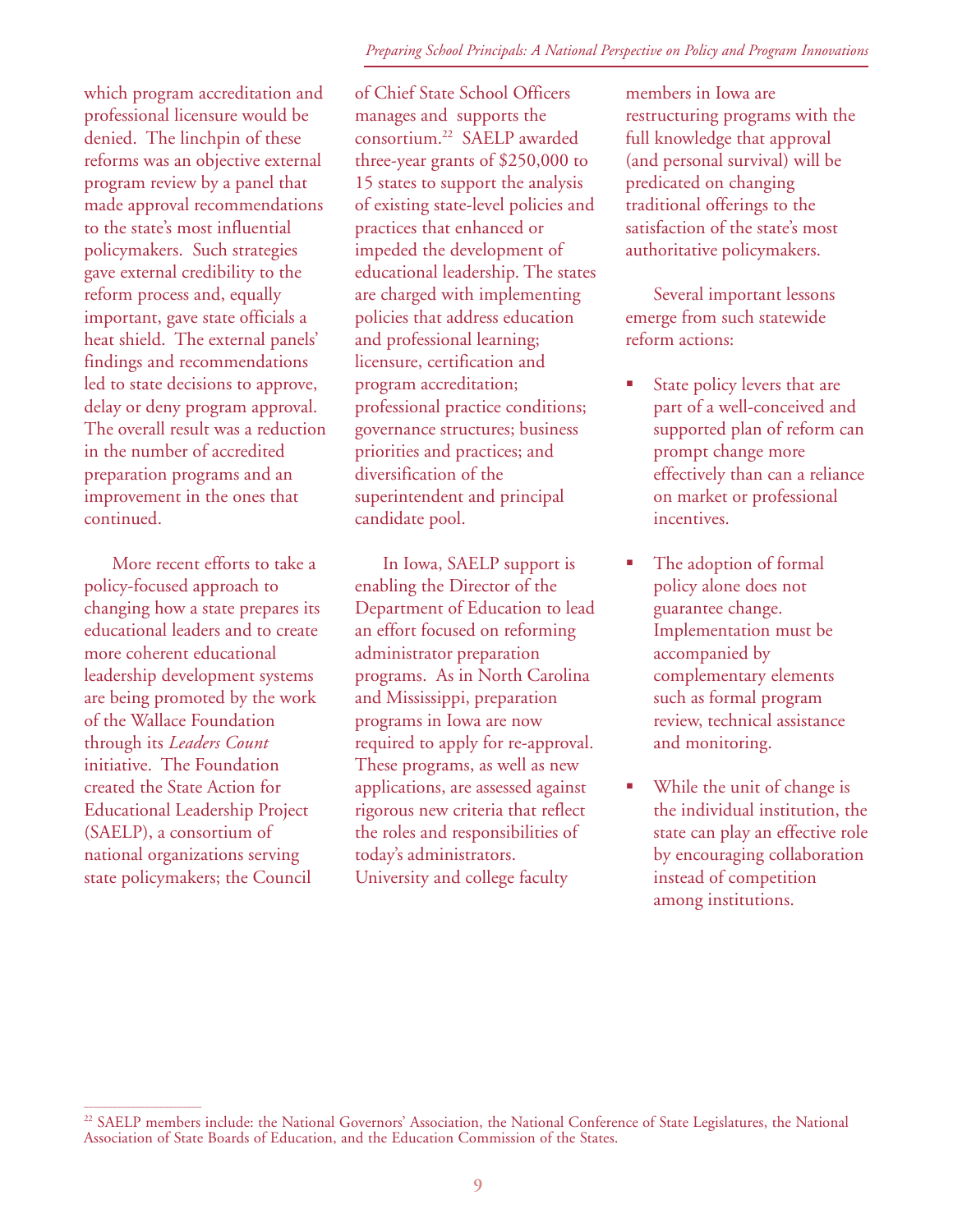# **CHANGING PROGRAMS**

University-based programs that get the highest marks for preparing principals who can meet the demands of the job in the 21st century are often viewed as deviations from the norm. Typically, such programs are cohort-based and serve between 20 and 25 students who enter the program at the same time and are bonded into a community of learners. Extensive clinical activities and field-based, mentored internships integrate the practical lessons of academic coursework and ground them in the day-to-day realities of schools. Students are given opportunities to solve real problems in real schools.

Faculty and other program staff work together, often with school district administrators, to develop and integrate the program in ways that enable students to master identified critical competencies. "[Such programs] . . . tend to be more demanding of participants and to have more careful selection and screening processes. . . . [They] are more coherent and focused and pay attention to the sequencing and scheduling of courses, and have strong collaboration with area districts."23

There are some excellent principal preparation programs in existence. They are anchored by what the research tells us

\_\_\_\_\_\_\_\_\_\_\_\_\_\_\_\_\_\_\_\_\_\_\_\_\_

about teaching and learning and about the role of the principal as an instructional leader. These programs strive to prepare individuals who can meet the challenges of school leadership in the 21st century. Illustrative principal preparation programs are reported here in four categories that denote the change strategy being used: Reform Programs in Universities – Inside Colleges of Education; Reform Programs in Universities – Outside Colleges of Education; Partnerships between School Districts and/or Other Organizations; and Nontraditional Providers. A fifth category, Principal Professional Development, provides a snapshot of selected programs using similar change strategies to improve principal professional development activities.

**REFORM PROGRAMS IN UNIVERSITIES — INSIDE COLLEGES OF EDUCATION**

When a diverse group of individuals was asked to identify innovative university-based principal preparation programs, three programs were mentioned more frequently than were others: *Delta State University*, *East Tennessee State University* and *Wichita State University*. The *Delta State University* program, inaugurated in 1998, was developed with assistance from a

panel of national experts. The focus is on preparing future principals to lead schools in the rural regions of the Mississippi Delta. Fifteen prospective principals are selected to participate each year. While some teachers apply on their own, most applicants are nominated by their employing school districts as individuals of "high promise." Participants serve as interns under mentor principals for one year while simultaneously attending classes. Students who are on "paid sabbaticals" from school districts are required to work in the sponsoring school district after completing the program.

All students in the master's degree program in educational leadership at *East Tennessee State University* move through the degree program as part of a cohort group. Students are selected on the basis of academic credentials, experience and leadership potential. They are required to complete an extensive, focused field experience as part of the program. Students also develop a professional portfolio, the presentation and committee review of which serves as a culminating experience. Development of the portfolio provides each student with opportunities for reflection and self-evaluation. The portfolio also serves to spotlight skills and

<sup>&</sup>lt;sup>23</sup> Jackson, B. L., and Kelley, C. (2001, September). *Exceptional and Innovative Programs in Educational Leadership*. Paper commissioned by the National Commission for the Advancement of Educational Leadership Preparation, Racine Wisconsin. p. 7.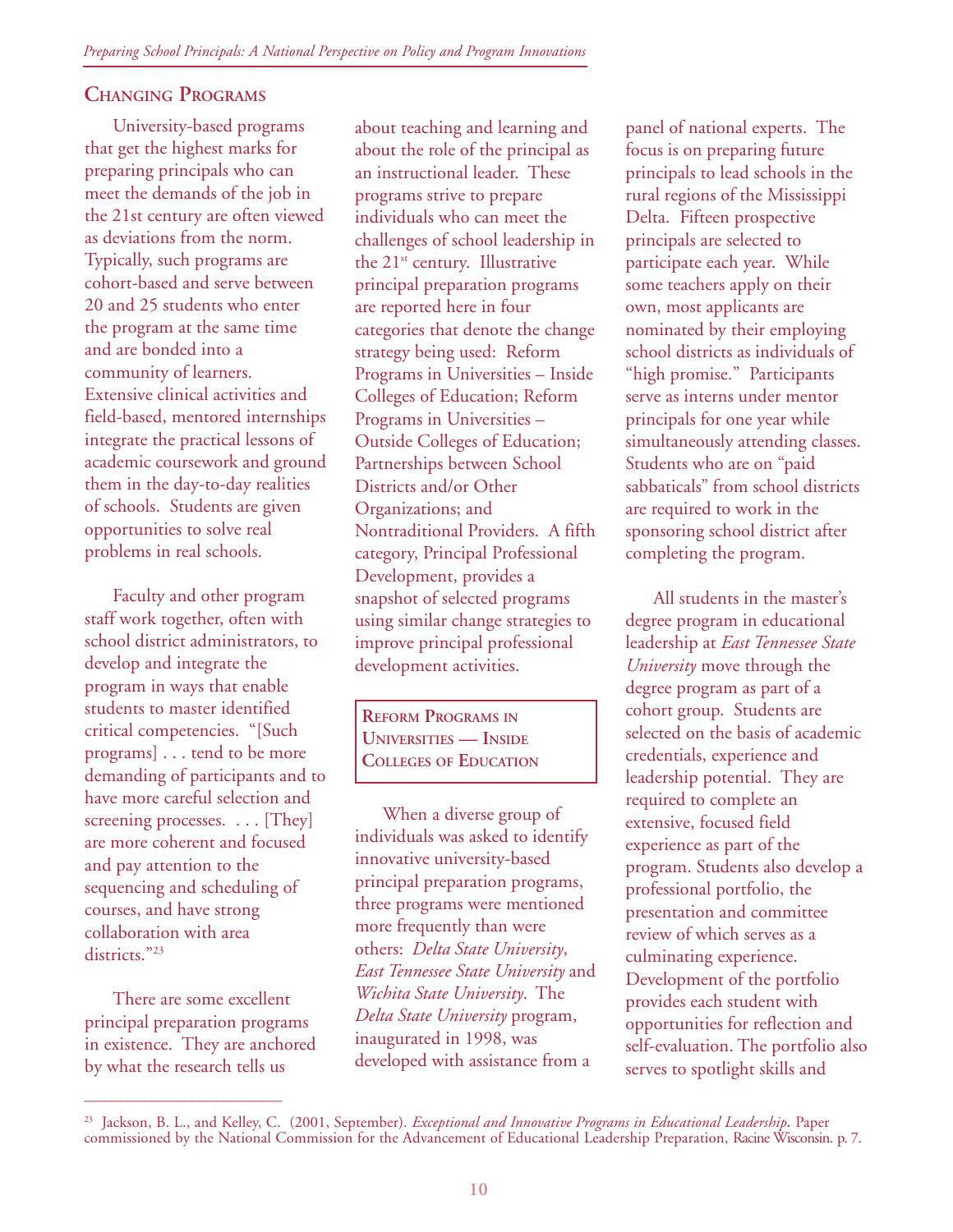accomplishments that will be of interest to future employers. Students are assessed through such strategies as written examinations, videotaped performances, materials development, research projects, and oral presentations.

The state of Kansas is moving toward competency-based courses in educational administration. *Wichita State University's* innovative program leads to building-level licensure and a master's degree in educational administration. Students begin the program with a cohort that becomes their "learning family" during the twoyear program. They begin to work "in the real world" of school leadership from the start. With the guidance of a mentor (usually the student's building principal), they assess their own strengths and weaknesses and identify strengths and weaknesses in their school. Students capitalize on strengths and work to correct weaknesses individually and organizationally — throughout the two-year program. The program requires 33 credit hours of coursework plus a comprehensive examination during the last semester of enrollment. The required curriculum, delivered through seminars and complementary practica, is focused on educational leadership and school finance; interpersonal relations and supervision; school law and personnel management; curriculum and learning theory;

school closing and school opening; and diversity and social justice.

Three additional universitybased programs conducting business in different ways were brought to our attention: the Principal Licensure Program (PLP), Antioch McGregor University; the Principal Leadership Institute (PLI), University of California, Berkeley; and the First Ring Leadership Academy, Cleveland State University. The PLP at *Antioch McGregor University* is designed for educators who (1) want to be school principals in the state of Ohio, (2) have a master's degree from an accredited regional college or university and (3) meet the state's requirements for licensure. It is a reality-based program focused on four themes: establishing trust, empowering stakeholders, reframing school structures, and creating new opportunities. The collaborative approach combines Antioch's tradition of addressing intellectual, emotional and ethical development with organizational management skills. Students learn through real challenges, interaction with successful school and district leaders, and guided inquiry into real school problems.

The *Kenneth E. Behring Center for Educational Improvement* at the *University of California, Berkeley* houses the PLI, an initiative to prepare a new generation of leaders for urban schools in the San

Francisco Bay Area. The PLI assumes that administrators should be educational leaders first and foremost, knowledgeable about instructional alternatives and able to work collegially with teachers to improve the quality of teaching and learning. Students become familiar with the broadest possible range of reforms and are able to understand the processes of change in order to implement reforms. Strong relationships with area school districts facilitate field experiences, provide feedback on the program, and ensure a strong link between university coursework and urban school reality.

In a one-of-a-kind collaboration, the 13 school districts surrounding the city of Cleveland joined forces with *Cleveland State University* to create The First Ring Leadership Academy for aspiring school principals. Participants hold various positions in first ring school districts and have identified their desire to become school leaders. The nontraditional curriculum is performance-based and wrapped around the ISLLC standards. The field-based application of best practices occurs under the critical guidance of an exemplary principal. The Academy has special authorization from the Ohio Department of Education to serve as an alternative route to principal licensure. A Masters degree + the Academy + the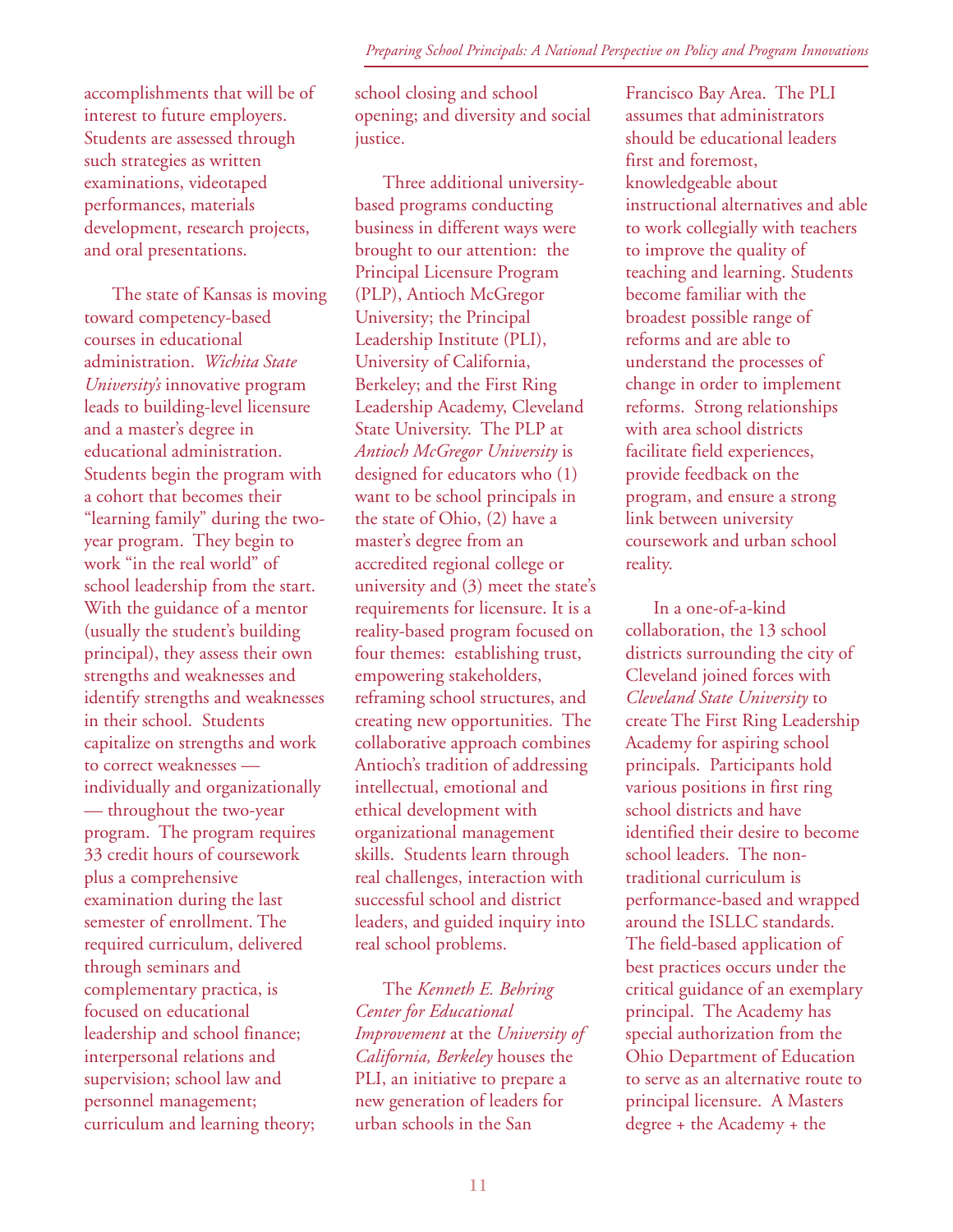successful completion of the Praxis = grounds for licensure. Twelve graduate credits of traditional educational administration courses are waived!

**REFORM PROGRAMS IN UNIVERSITIES — OUTSIDE COLLEGES OF EDUCATION**

The principal preparation program at the *University of Central Arkansas* is now housed in the Graduate School of Management, Leadership and Administration. It is a performance-based program that is aligned with ISLLC standards and focused on providing prospective administrators with the skills necessary to effectively lead schools in the  $21<sup>st</sup>$  century.

In a bold innovation designed to meet new demands, *Rutgers*, *The State University of New Jersey, Camden*, has created a new strand in its public administration program, Educational Policy and Leadership. Fifteen Camden school district teachers, selected by the school district, will participate in a three-year program emphasizing policy analysis, leadership strategies, communications skills and systemic school reform. The program includes an internship mentored by a Rutgers faculty member. Graduates will receive the MPA degree and fulfill the requirements for a certificate of eligibility as a school principal in New Jersey.

**PARTNERSHIPS BETWEEN SCHOOL DISTRICTS AND/OR OTHER ORGANIZATIONS** 

The partnership between the *University of North Texas* and the *Dallas Independent School District* is setting a high bar for principal preparation programs and for partnerships. As a starting point, the partners agreed on seven qualities that the leaders produced by the preparation program would possess (see Box 1)**.** The district taps individuals of high promise, selecting teams of teachers who can meet the university's admission requirements and who have the potential to become outstanding school leaders. The two- to fourmember teams use their schools as learning laboratories, conducting site-based projects and activities designed to lead to school improvement.

*The Holyoke Public School System* is partnering with the *University of Massachusetts* to

develop a leadership development program whose ultimate goals are to enhance student outcomes and the satisfaction of various community stakeholders. Key interventions include a two-year, onsite, NCATE-approved research- and problem-based program leading to a Massachusetts certificate for 18 aspiring principals (and a three-year professional development program in which every principal and assistant principal will participate on a monthly basis during the school year). Holyoke principals will serve as mentors for certification candidates. The U.S. Department of Education's School Leadership Program provides funds to support this initiative.

#### **NONTRADITIONAL PROVIDERS**

Currently, universities and colleges prepare the bulk of principals, but the times are changing. Reflecting a trend in

#### **Box 1: UNT–Dallas ISD Partnership 7 Qualities of Leaders**

www.sreb.org/main/Leadership/pubs/Leadership\_newsletter\_F2002.pdf

- Support rigorous academic standards and instructional methods that motivate and engage students.
- $\triangleright$  Make meaningful connections between abstract parts of the curriculum and the real world.
- Create and manage a system of support that enables all students to meet high standards and motivates faculty to have high expectations for all students.
- Set priorities for change that can be measured and managed realistically.
- Create a personal, caring school environment that helps students meet higher standards.
- Apply research knowledge to improve school practices.
- $\triangleright$  Use technology for management and instructional purposes.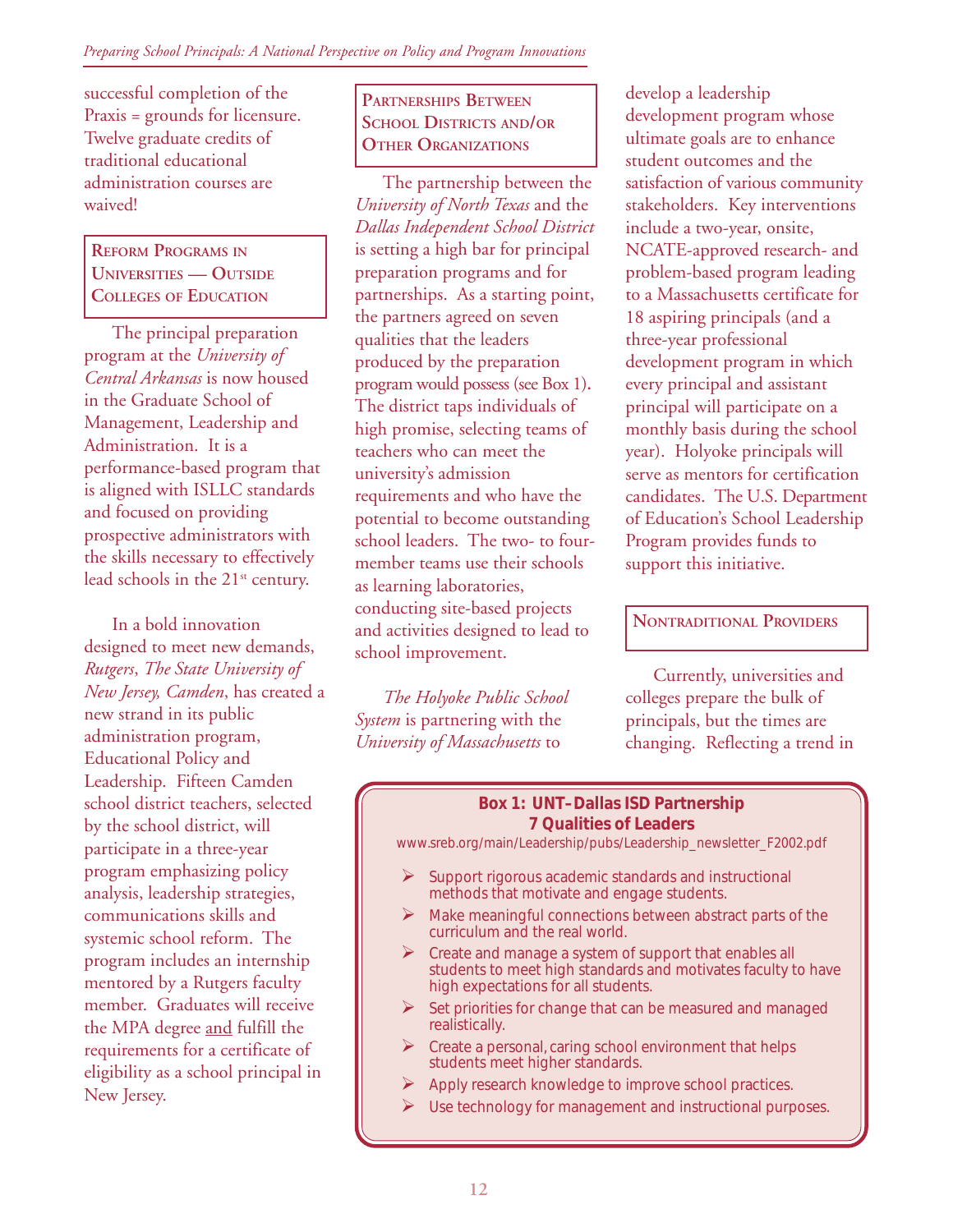all of graduate education, not just in the field of educational leadership, non-traditional providers have emerged to meet new demands. These new providers are offering principal preparation and professional development programs through new models and using delivery mechanisms that many think are more appropriate to the needs of principals in the 21<sup>st</sup> century. Two such providers have achieved national recognition.

*New Leaders for New Schools* (NLNS) (see Box 2), is a principal preparation program currently operating in New York City, Chicago and in the San Francisco Bay Area (two additional program sites, Baltimore and Washington, D.C., will be operational in the fall of 2004). It is focused on recruiting talented individuals who (1) have a diverse but proven set of skills, strengths and successes and (2) can become successful urban school principals. NLNS wants to create a pathway for principal recruitment, preparation and ongoing support that will serve as a model for school districts, universities and other providers. Partnerships with National Louis University (Chicago and San Francisco) and Baruch College (New York) ensure that the NLNS participants are certified.

# **Box 2: New Leaders for New Schools http://www.nlns.org**

NLNS is focused on improving education for every child by recruiting and developing talented, individuals who will become successful principals in urban public schools. NLNS wants to create a pathway for principal recruitment, preparation and ongoing support that will serve as a model for school districts, universities and others.

The program operates in three locations (New York, Chicago and the San Francisco Bay Area) (sites in Baltimore and Washington, D.C. will be operational in the fall of 2004) and recruits talented individuals with a diverse but proven set of skills, strengths and successes. Participants receive a full fellowship and living stipend. Aspiring principals are trained in an intensive summer institute developed and taught by leading practitioners and academics. This provides an essential foundation and toolkit of skills needed to lead instructional improvements, manage effective organizational change and school operations and engage parents and the outside community. Participants use these skills in a fulltime yearlong internship guided by an exceptional mentor principal.

The program helps place graduates in urban public schools and provides them with ongoing support, networking and a community of peers. Working with National Louis University and Baruch College, graduates of the program are awarded formal, standard certification in their state. Applicants without a master's degree are not guaranteed administrative certification until they take nine credits of pre-determined coursework at their own expense.

The *Principal Residency Network* (PRN), (see Box 3 on next page) is based on the belief that school leadership can best be taught and learned in the schoolhouse. The program is individualized to meet the needs of aspiring principals and is dedicated to changing the conditions of work by designing and then partnering with small, personalized schools. The PRN relies on a careful selection process of both aspiring principals and the mentor principals with whom they work closely. Careful attention also is

paid to attract potential leaders of color. The program consists of individual work, group work and the demonstration of one's work in different ways. Aspiring principals document their efforts and create extensive portfolios. Performance is assessed through portfolios, public exhibitions, mentor narratives and a cycle of feedback. Certification is provided through arrangements with a growing number of colleges and universities.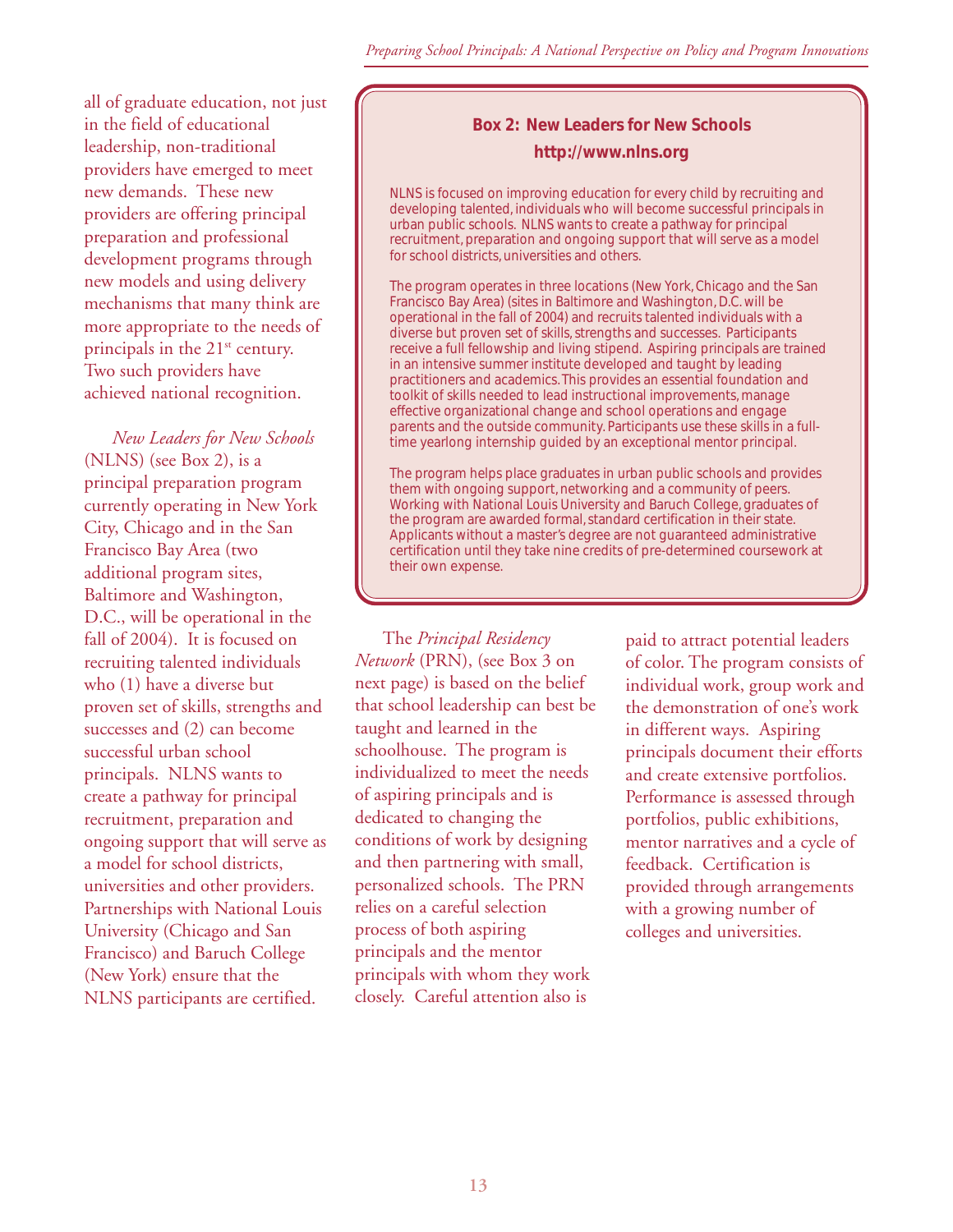#### **Box 3: The Big Picture Company – The Principal Residency Network (PRN) http://www.bigpicture.org**

Dennis Littky and Elliott Washor worked with Roland Barth, founder of Harvard Principals' Center, and exemplary principals from across the county to design the PRN to train principals in the schoolhouse. The program is individualized to meet the needs of aspiring principals and is dedicated to changing the conditions of work by designing and partnering with small, personalized schools where the rewards of leadership can be realized.

The program carefully selects both aspiring principals and mentor principals, with attention to people of color. The selection process involves the aspiring principal and requires an understanding and commitment on the part of a mentor principal, superintendent and the district that the applicant is heading for a principalship.

Consequential school-based projects are at the core of the program and contribute to the school while fostering the individual's leadership learning. The six focus areas are: moral courage; moving the vision; instructional leadership; relationships and communications; management through flexibility; and efficiency and public support. These areas correspond to the Interstate School Leaders Licensure Consortium (ISLLC) standards and to various state competencies. The program is comprised of individual work, group work and the showing of one's work in different ways. Aspiring principals document their efforts and create extensive portfolios. Performance is assessed through portfolios, public exhibitions, mentor narratives and a cycle of feedback.

Initially, Lewis and Clark College granted certification to aspiring principals who completed the program. Currently, Northeastern University, Johnson & Wales University, Rhode Island College, Providence College and Keene State College also put their college seals on the program.

Both of these highly visible, nationally known, non-traditional principal preparation programs have arrangements with various universities and colleges to certify their graduates. Resolving the certification issue puts them in a strong position to challenge university-based programs on several fronts: entrance requirements; curriculum; and duration, focus and location of training.

Professional associations at the state and national levels, as well as other established organizations, have taken on new roles: they are new providers of principal preparation programs. For example, the state of Massachusetts leads the way in

creating a statewide system of principal preparation programs that includes established traditional programs run by graduate level institutions of higher education and programs run by non-degree granting organizations such as administrator professional associations, educational collaboratives and school districts. The nontraditional programs are not required to partner with colleges or universities. The *Massachusetts Elementary School Principals Association* (MESPA), the longest standing of the nontraditional programs, runs the MESPA Certification Program. Participants are involved in study and practice experiences that

include four curriculum blocks and an internship/practicum. The program can be completed in 11 to 18 months, depending on the participant's schedule and initiative. Affiliated with *Northeastern University*, this program is one of 11 preparation programs run by non-degree granting organizations that have been approved by the Massachusetts Department of Education.

The *Massachusetts Secondary School Administrators' Association*, the *Massachusetts Association for Supervision and Curriculum Development* and *Teachers 21* sponsor an innovative program that is a rigorous, comprehensive course built on the knowledge base on effective teaching and learning and the best practices of effective instructional and organizational leadership. Designed with the practicing educator in mind, the program includes summer and weekend coursework, a practicum, a performance assessment, and beginning administrator induction. Highly skilled educational leaders teach the curriculum modules, while school mentors and program supervisors support participants' work in the practicum. The program begins in June and concludes the following May. (Box 4 lists all Administrator Licensure Programs sponsored by non-degree granting organizations in Massachusetts as of July 2003.)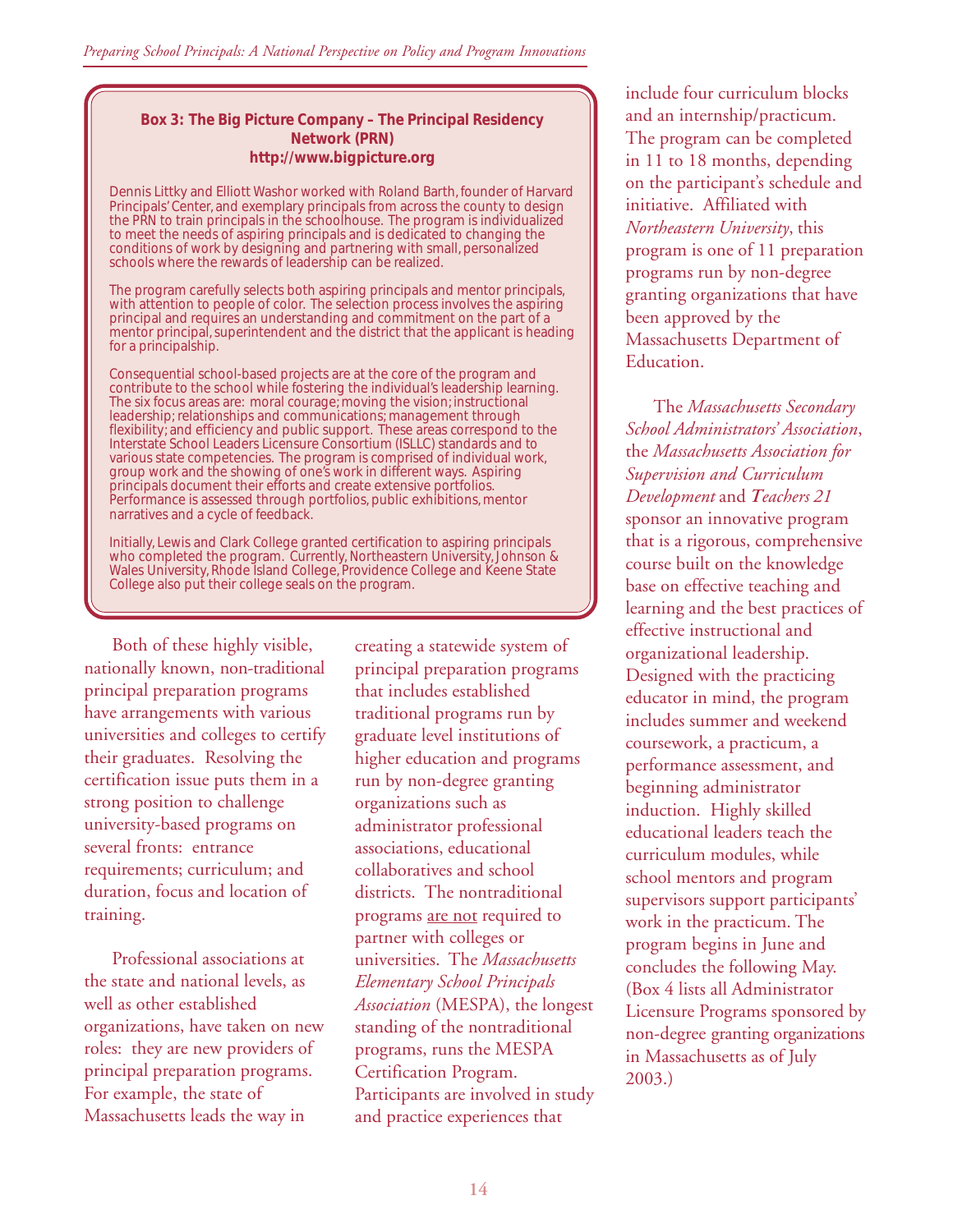#### **Box 4: Massachusetts Department of Education (MDE) Administrator Licensure Programs - July 2003**

(non-degree granting organizations operating with formal approval and/or informal approval (one-year agreement) to recommend candidates for licensure)

#### **Principal**

Massachusetts Elementary School Principals' Association (MESPA): Springfield Public Schools Merrimack Education Center Boston Public Schools, School Leadership The Education Collaborative (TEC) EDCO Collaborative

#### **Principal, Supervisor/Director**

Leadership Licensure Program, Massachusetts Secondary School Administrators' Association (MSSAA), Teachers 21, and Massachusetts Association for Supervision and Curriculum Development (MASCD)

#### **Principal/Special Education Administrator** South Coast Educational Collaborative

**School Business Administrator** Lower Pioneer Valley Educational Collaborative

**Other**

MDE-sponsored Administrative Apprenticeship Pilot Program (presented by Framingham Public Schools and the Lower Pioneer Valley Educational Collaborative)

In February 2003, the *American Association of School Administrators* (AASA) announced a partnership with a successful online-training corporation, *Canter & Associates*, a division of Sylvan Learning, and with a nationally ranked university, *Vanderbilt University*, to prepare an online principal preparation program that incorporates new standards. The two-year program will organize participants into small cohorts of 15-20 participants and take them through a curriculum based largely on the ISLLC standards. For example, the first course of the program deals with effective learning for all students and modules on recent research on

learning, effective teaching and the barriers to learner-center teaching. This program is not intended to serve those who are simply looking for a way to increase their salaries. Joseph Murphy, Professor of Education at Vanderbilt University, and Willis Hawley, former Dean, College of Education, University of Maryland, are leading a team of prominent administrators and scholars in developing a "world class" curriculum. The program will award graduates a master's degree in educational administration and the program organizers hope the degree will be accepted for licensure through reciprocity agreements. The curriculum will be tested this fall

and hopefully launched in the spring of 2004.

To education leaders and policymakers alike, web-based principal preparation programs probably sound far fetched or a little like a Harry Potter novel. However, a preliminary search identified no fewer than eight online educational administration degree programs designed to meet state licensing and content standards and to prepare individuals for the principalship. Universities providing programs that rely primarily on  $21^{st}$  century tools and resources are a diverse mix of institutions and include: University of Phoenix Online, Walden University, Jones International University, University of Cincinnati, Capella University (the first online university to receive state approval for K-12 educational administrator preparation), Emporia State University, Nova Southeastern University, University of Massachusetts Lowell and Electronic University Consortium (EUC) of South Dakota.

As stakeholders look closely at their state's educational leadership system, they will note obvious distinctions between traditional programs and those offered by the new providers. The demand for change in all of advanced or graduate education is being driven by the need to respond quickly to new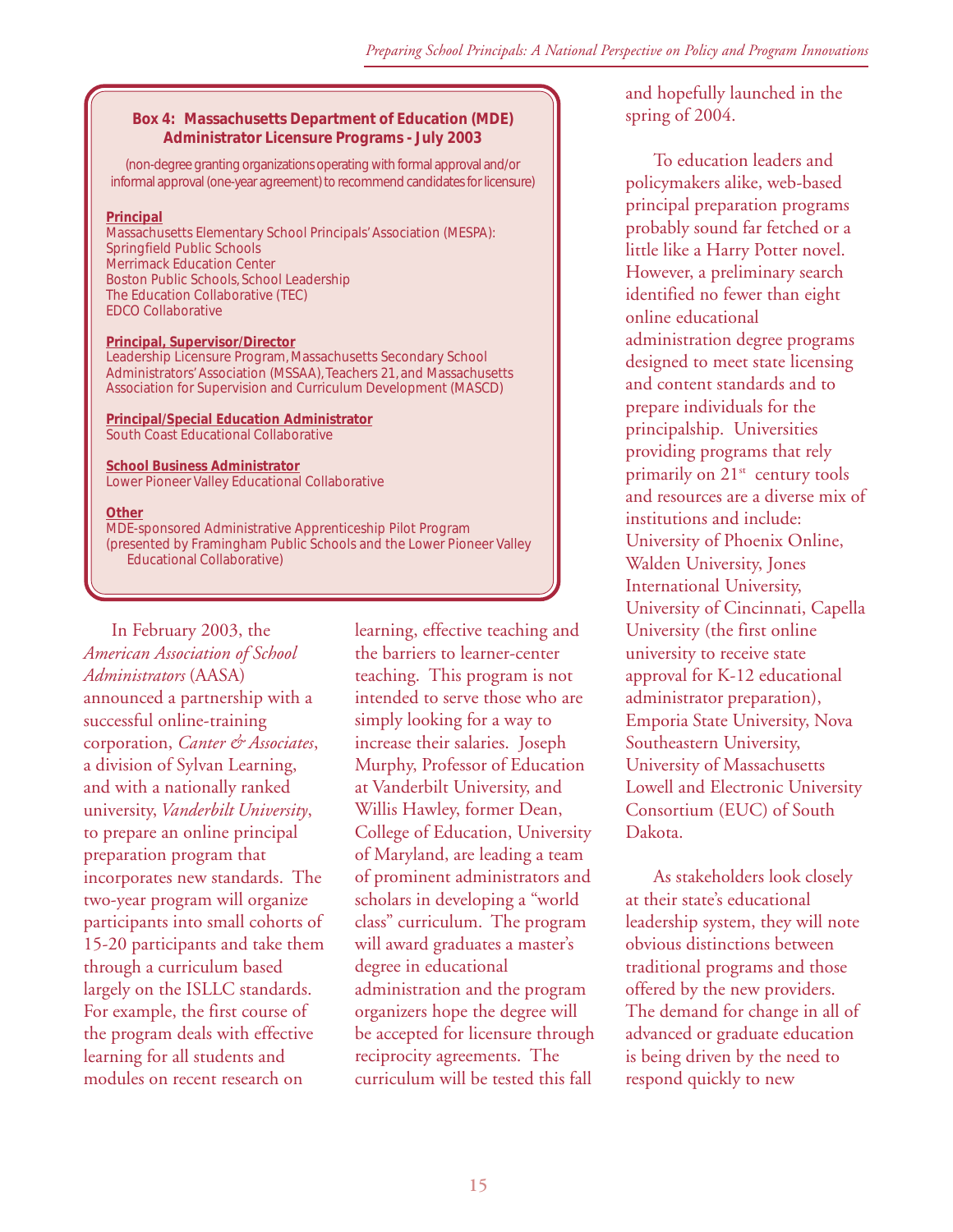workplace needs. Nontraditional programs do not have the traditions of academic institutions and are freer to develop innovative courses and curricula. Personnel can be brought on board irrespective of academic rank or degree. Income can be returned to program operation instead of siphoned off for other institutional needs. It remains to be seen whether universities will embrace needed changes in order to create new ways of doing business. 24

Patrick Forsyth, the Williams Professor of Educational Leadership at the University of Oklahoma, observes that, "If university leadership programs expect to prosper in education's high-stakes environment, they have to convince skeptical school systems that they can produce graduates who can lead schools to greater levels of achievement."25 The University of Oklahoma is one of 11 universities participating in a Wallace Foundation-funded initiative based at SREB and focused on the redesign of school leadership preparation programs by working with diverse partners including faculty, business leaders, exemplary principals, state education departments and school districts.

\_\_\_\_\_\_\_\_\_\_\_\_\_\_\_\_\_\_\_\_\_\_\_\_\_

## **PRINCIPAL PROFESSIONAL DEVELOPMENT**

Many of the same strategies being used to improve traditional university-based principal preparation programs are also being used to improve principal professional development programs. New providers such as The National Center on Education and the Economy (NCEE) are working on site with practicing principals. NCEE works through its National Institute for School Leadership (NISL) to help school districts prepare practicing principals to be outstanding instructional leaders in high-performance, standards-based schools. The program helps principals meet challenges such as thinking strategically, sharing responsibility for leading the school, getting staff and parents on board, implementing fully aligned standards and instructional systems and managing for results. Every NISL partner–whether a school system, a university or an education association–selects a team of local educators (from 4 to 12 individuals) to learn the NISL curriculum and then teach it to local principals. The core of the leadership curriculum is

taught during summer institutes. The first is a three-week session taught by NISL staff. Leadership teams work through units on strategic thinking, standardsbased instructional systems, the principal as school designer, and other topics. The teams then return home to plan their training of local principals, which combines face-to-face instruction with state-of-the-art interactive Web-based learning.

Partnerships between school districts, colleges and universities and other entities are helping ensure that practicing principals are, in fact, instructional leaders. Three programs funded in part by the U.S. Department of Education's School Leadership Program illustrate how more focused and targeted partnership arrangements are helping to change the nature of principal professional development.

The *University of Kentucky* is working collaboratively with *Morehead State University* and the *Pike County (KY) Schools* to develop and refine a model for improved leadership to ensure learning for at-risk students in rural school districts. The project, serving a cohort of 15 principals and/or individuals certified for the principalship, is focused on three themes:

<sup>&</sup>lt;sup>24</sup> Haiger, J. D. *Defining Graduate Education*, 55th Annual Meeting of the Midwestern Association of Graduate Schools. St. Louis, MO, April 1999. www.smsu.edu/mags/1999mags/Haeger.htm.

<sup>25</sup> Forsyth, P*.* (2002, Fall). Uneasy Collaborators Must Learn to Redesign Leadership Preparation Together. *Universities in the Lead: Redesigning Leadership Preparation for Student Achievement*. Atlanta: Southern Regional Education Board.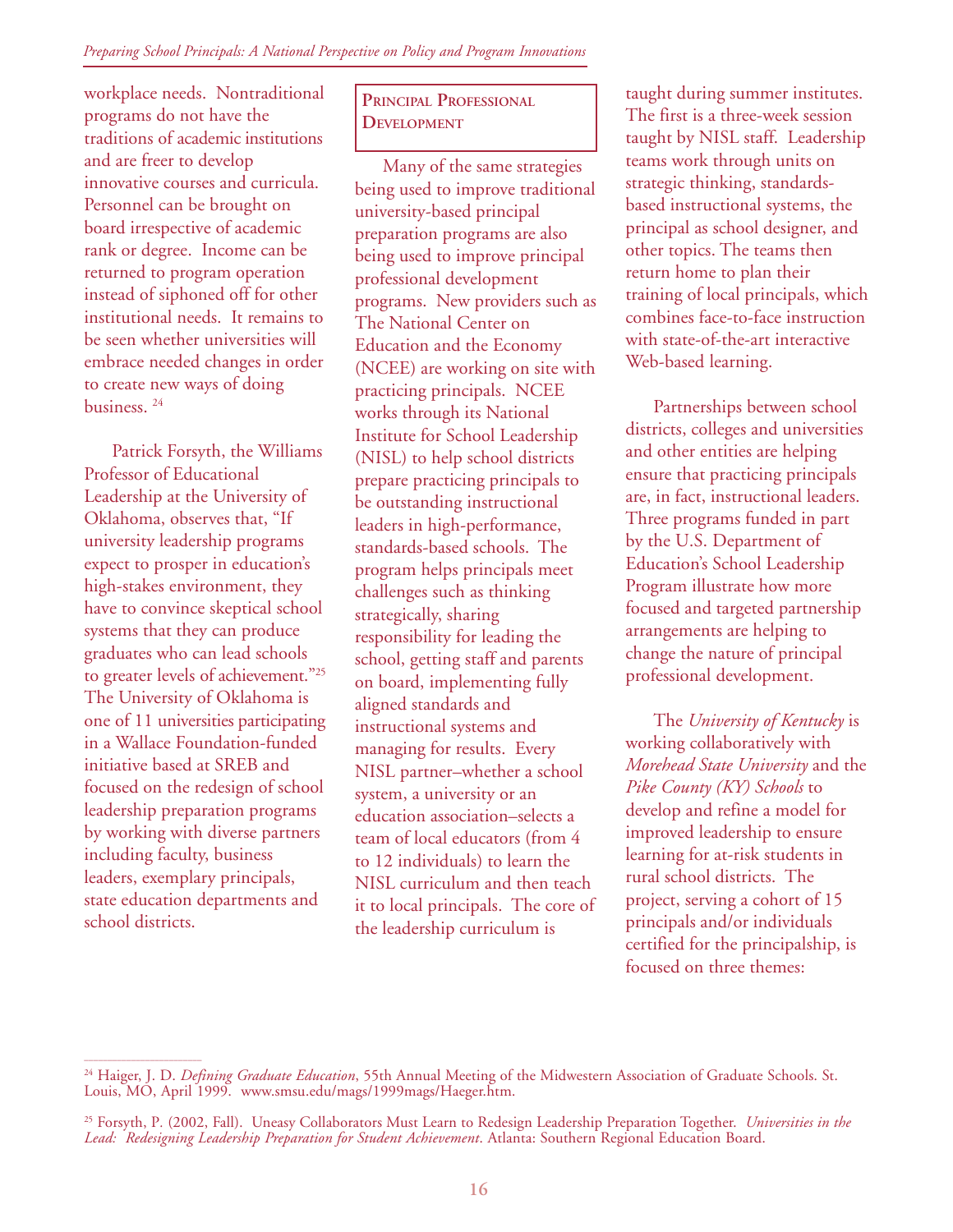visionary practices, collaboration and school-based action research. Key objectives include establishing professional networks and career pipelines for the identification, preparation and ongoing development of school leaders; assuring ongoing learning for aspiring and practicing school leaders; offering situated learning and jobembedded development through mentoring by practicing principals; and assessing and exposing practicing principals' needs and challenges in assuring improved learning. The threeyear program has the potential to provide a model for preparing, developing and re-culturing school leadership to assure learning for at-risk students in rural school districts.

The *Austin (TX) Independent School District* is working with the *University of Texas, Austin* and the *Texas Education Agency's Region XIII Service Center* to assess all district assistant principals and principals on the ISLLC standards. If a school leader shows a need for improvement on one or more standards, he/she receives intensive professional development assistance. Other assistance provided includes a focus on developing school leaders who can speak Spanish and understand the Hispanic culture, and intensive mentoring for first-year principals and/or for those new to the state of Texas.

The *Leadership for Learning Project* is a partnership between three urban New Jersey School Districts (Newark, Paterson and Trenton) and the *Center for Evidence-Based Education, New American Schools*. The goal is to build the capacity of both existing principals and vice principals to lead their colleagues in their work toward improved student performance. The program addresses participants' learning needs through a combination of targeted workshops, onsite leadership reviews, job-embedded practice assignments, mentoring and a dedicated Web-based program of participative inquiry.

Gathering a state's programs and resources under one umbrella is a strategy some states are using to strengthen principal professional development. In 2002, the state of Georgia created the *Georgia Leadership Institute for School Improvement*, a broad-based partnership devoted to the success of Georgia's educational leaders in meeting elevated expectations for student achievement and school performance. The partnership is comprised of the Board of Regents of the University System of Georgia, business leaders, the Georgia Partnership for Excellence in Education, the Georgia Professional Standards Commission, state government officials and K–12 educators.

The Institute's funding base is broad and includes the Wallace and the Bill and Melinda Gates Foundations, state government and business partners.

The Institute provides education and development for educational leaders and is working to research, define and institutionalize a "charter" leadership preparation program for aspiring principals that is job embedded and that operates outside existing higher education structures as an impetus to changing leadership preparation programs. The laboratories for this work are in the Atlanta Public Schools and at Georgia State University. The instructional design will ensure that leaders both "get it" and can "do it." The Institute has put Georgia on the road to creating a statewide system through which school leaders can be developed and supported.

The *Arkansas Leadership Academy*, established in 1991, is a nationally recognized statewide partnership of 44 organizations: universities; professional associations; educational cooperatives; state agencies; corporations and foundations. It is an innovative academy preparing educational leaders who can develop high performing learning communities throughout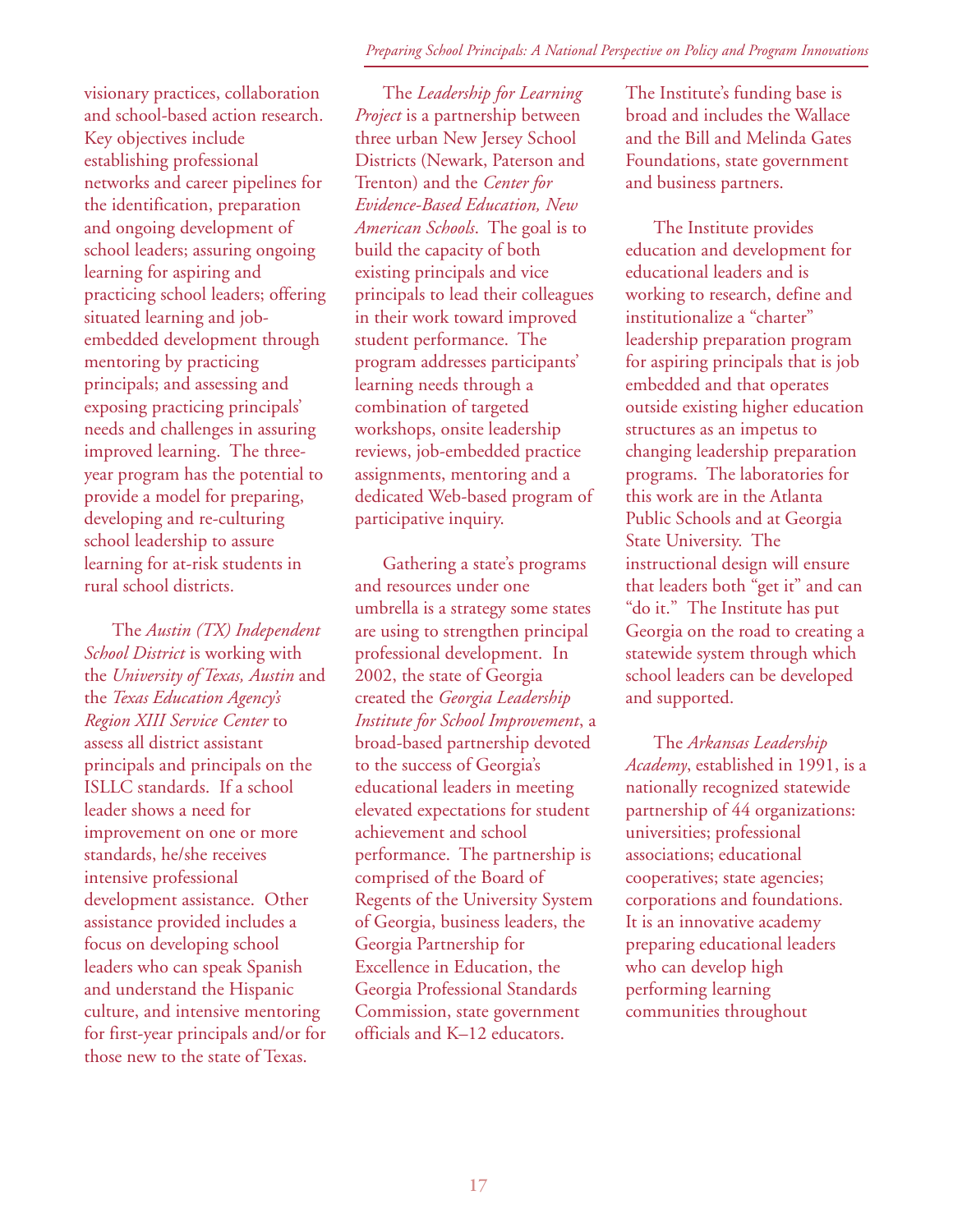#### *Preparing School Principals: A National Perspective on Policy and Program Innovations*

Arkansas. Using research and best practices, the Academy designs creative and innovative approaches to establish learning communities in public schools by developing human resources and by modeling and advocating collaboration, support, shared decision making, team learning, risk taking, and problem solving. Partners commit to changing their organizations to support system improvement. The *Academy's Principal Institute*, offered through four residential sessions over a one-year timeframe, is focused on increasing the capacity of principals to build professional learning communities in Arkansas schools.

Traditionally, other countries rely less on institutions of higher education for the preparation of leaders. In England, for example, the *National College for School Leadership* (see Box 5) was created as a new partner on the nation's education stage. The College, funded by the Department of Education and Employment, is designed to provide a single national focus

for school leadership development and research, to be a driving force for world class leadership in the schools and to provide and promote excellence. Today, the College has three core areas of activity: national leadership development programs; research and development; and online learning, networks and

information. The College's main responsibility is to develop and oversee a coherent national training and development framework. This get-it-together, one-stop stopping center for school leaders is an idea from which the United States might take a few cues.

**Box 5: National College for School Leadership Department of Education and Employment, England Serving School Leaders – From Start to Finish http://www.ncsl.org.uk/**

At about the same time the United States developed the ISLLC standards (1997), England announced plans to create a National College for School Leadership (NCSL), an entity responsible for developing school leaders (*headteachers aka principals*) and supporting them throughout their careers. The College has three core areas of activity: national and partnership leadership development programs (National Professional Qualification for Headship – <u>NPQH</u>, Headteacher Induction Program – <u>HIP</u>, Leadership Program for Serving Headteachers - <u>LPSH</u>); research and development; and online learning, networks and information.

The NPQH is the qualification for aspiring Headteachers (principals) and is the benchmark for entry into the profession. The program prepares candidates for the challenging but rewarding role of headship. It offers stimulating, professional training that is focused on candidates' development needs and underpinned by the **National Standards for Headteachers.** 

The HIP program is available to newly appointed headteachers in their first substantive headship. It provides a grant for training and development that can be used over a 3-year period. Key elements of the program include needs assessment, coaching, mentoring, and visioning. Individuals also can choose to take modules focused on issues such as raising pupils' achievement, leading schools facing challenging circumstances, inclusion and working with the governing body.

Experienced and practicing headteachers are served through the LPSH, a program that provides them with a chance to focus on how their leadership influences standards in schools. Another leadership development program, The Ithaka Leadership Program, enables headteachers to understand and make more effective use of their skills. This program is available only to heads with at least seven years of experience.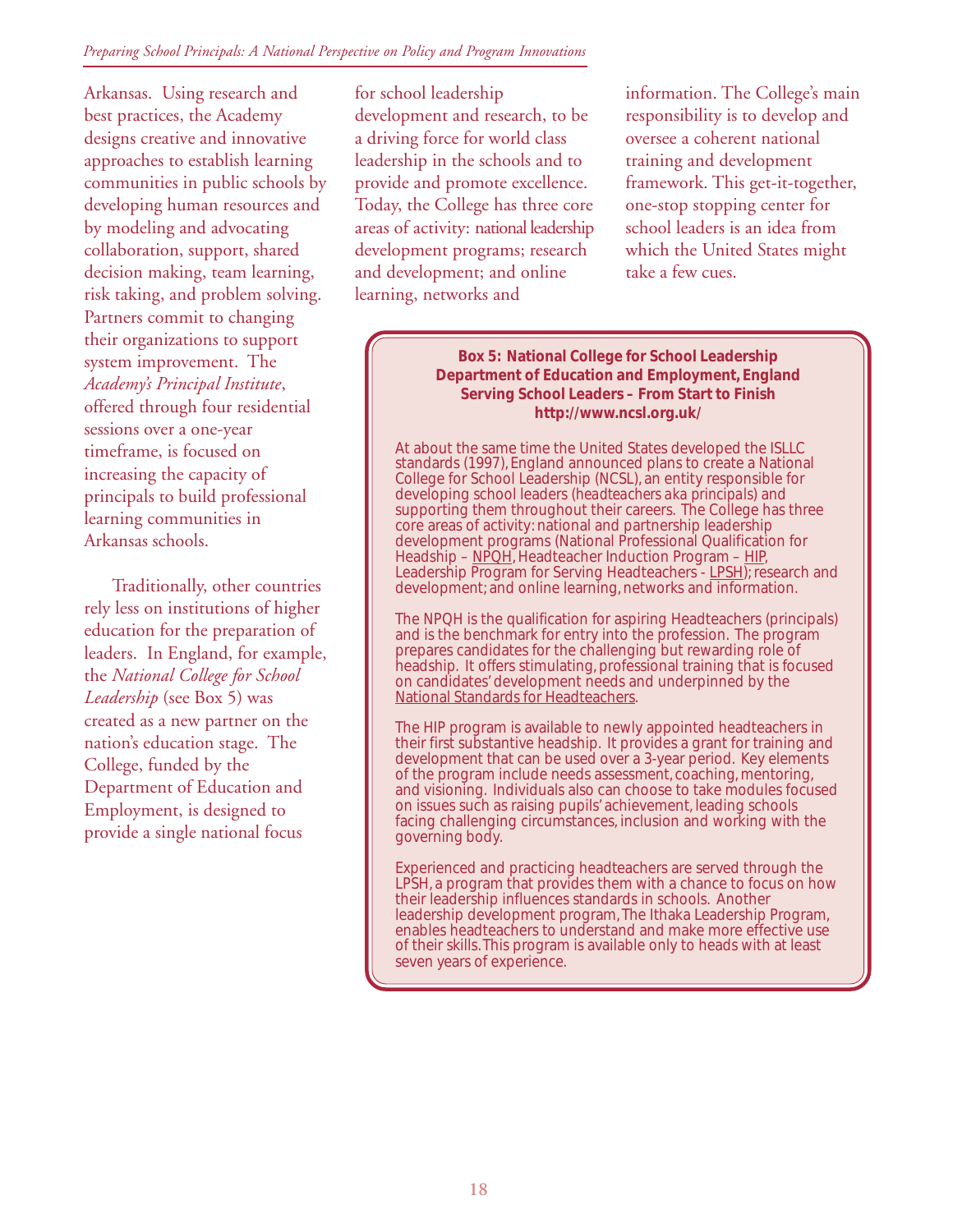# **A NEW GENERATION OF SCHOOL LEADERS**

*"When . . . expectations meet a system where the incentives for change are few and far between, the times demand bold solutions infused with large doses of imagination, creativity and inventiveness."* 26

The bad news is that a radically new generation of school leadership is needed and the preparation programs of today are not yet up to the task of equipping these leaders for the challenges of the 21<sup>st</sup> century. However, the good news is that we know much of what we need to know in order to address the situation with optimism.

New conceptualizations of the school administrator as the "leader of student learning" have opened the doors to changes in practice and preparation. Years of critique and experimentation have produced blueprints for change in preparation programs. There are good models of effective programs operating across the country that can serve as guides to others committed to change. And, many states have come to appreciate the critical role they can and must play in providing policy leverage as well as implementation frameworks in support of reform.

To recruit and prepare the principals a state wants and needs, policy and program leaders must know how their state answers the four core questions raised in this Report: How do state policies shape the

\_\_\_\_\_\_\_\_\_\_\_\_\_\_\_\_\_\_\_\_\_\_\_\_\_

talent pool? What is the current condition of leadership preparation? Why is change needed? What are the options for action? Armed with the answers, states can continue to work to create educational leadership development systems that will ensure success.

While there are no simple solutions to the challenges facing states as they attempt to create better systems to support school leadership, policy and institutional leaders are pursuing new pathways to resolve the problems they and their constituents and customers identify. Equally important, they are strengthening existing practices and innovations that show promise of future success.

We know that little consequential or enduring change occurs in the absence of a well-crafted and welldisseminated bipartisan vision of education — one that anchors, supports and guides reforms. If our nation's efforts to implement the No Child Left Behind Act have taught us anything, it is that the principal's role in determining school quality and student achievement is decisive and that most incumbent and

newly minted administrators are poorly prepared to fill that role.

To amend this troubling state of affairs, policy and institutional leaders must demand that colleges and universities be innovative in their principal preparation programs. They must welcome and support new providers and they must regulate their entrance into the marketplace in ways that encourage a maximum of healthy innovation and competitiveness while concurrently encouraging novel collaborations that combine the best of what the different organizations have to offer. Policy and institutional leaders also must encourage all parts of the educational leadership development system to work together to make the system more coherent and, more important, to ensure that the system produces exemplary instructional leaders.

First and foremost, however, policy and institutional leaders must remember that the business of schools is teaching and learning, that all education policies must support student achievement $27$  and that all preparation programs must develop school leaders who can provide instructional leadership.

<sup>26</sup> National Policy Board for Educational Administration. (2002, May). *Recognizing and Encouraging Exemplary Leadership in America's Schools: A Proposal to Establish a System of Advanced Certification for Administrators.* Arlington, VA: Author. p. 1.

<sup>&</sup>lt;sup>27</sup> Broad, E. (2003, April). *School Boards: Part of the Problem or Part of the Solution*. Paraphrase of comment at the 3<sup>rd</sup> Annual Jacqueline P. Danzberger Memorial Lecture, Institute for Educational Leadership and the National School Boards Association,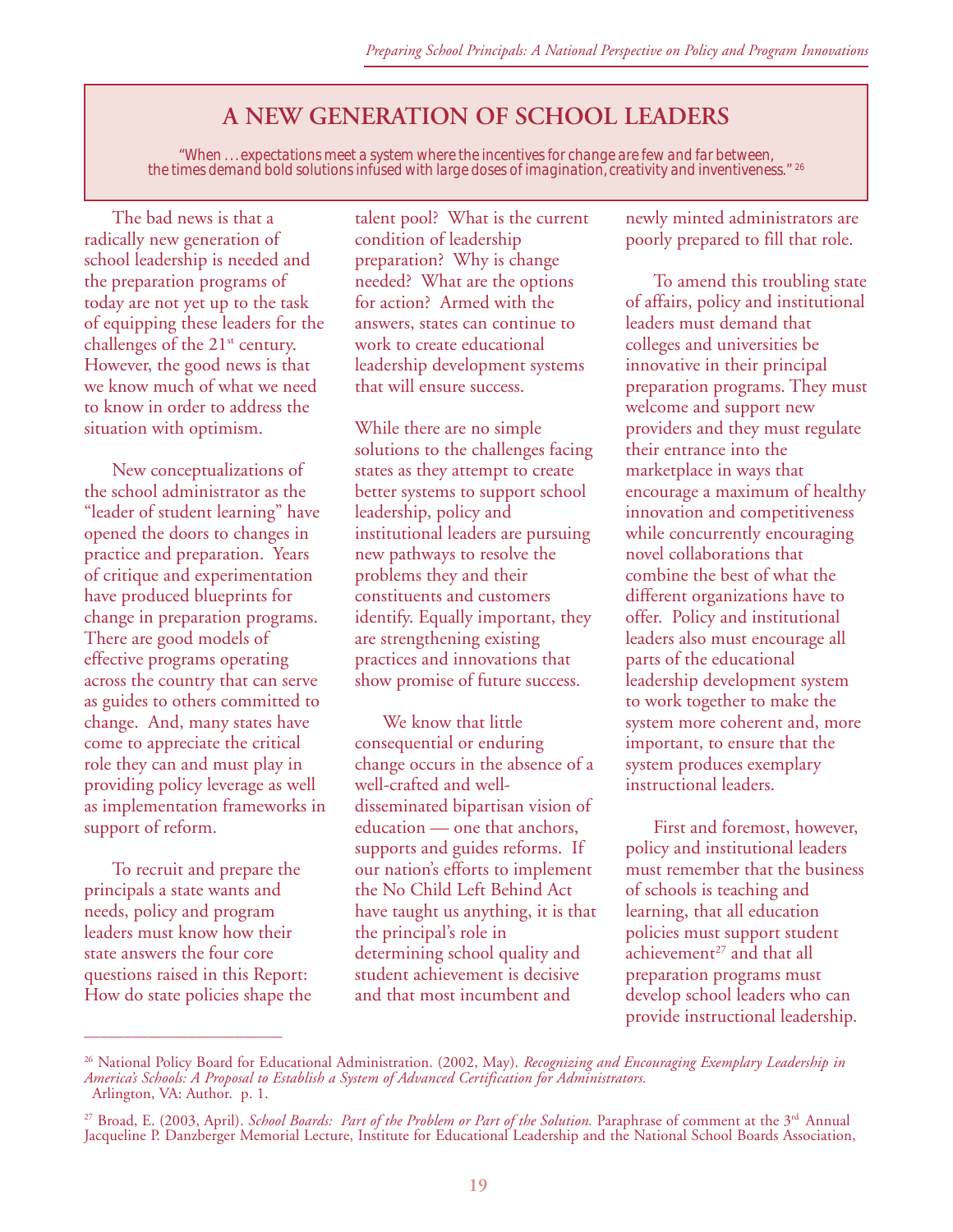### **ABOUT THE INSTITUTE FOR EDUCATIONAL LEADERSHIP**

Since 1964, IEL has been at the heart of an impartial, dynamic, nationwide network of people and organizations from many walks of life who share a passionate conviction that excellent education is critical to nurturing healthy individuals, families, and communities. IEL's mission is to help build the capacity of people and organizations in education and related fields to work together across policies, programs, and sectors to achieve better futures for all children and youth. To that end, IEL works to: build the capacity to lead; share promising practices; translate our own and others' research into suggestions for improvement; and share results in print and in person.

IEL believes that all children and youth have a birthright: the opportunity and the support to grow, learn, and become contributing members of our democratic society. Through our work, we enable stakeholders to learn from one another and to collaborate closely—across boundaries of race and culture, discipline, economic interest, political stance, unit of government, or any other area of difference—to achieve better results for every youngster from pre-K through high school and on into postsecondary education. IEL sparks, then helps to build and nurture, networks that pursue dialogue and take action on educational problems. We provide services in three program areas: Developing and Supporting Leaders; Strengthening School-Family-Community Connections; and Connecting and Improving Policies and Systems that Serve Children and Youth.

> 1001 Connecticut Avenue, NW, Suite 310, Washington, D.C. 20036 Telephone: 202-822-8405 • Fax: 202-872-4050 E-mail: iel@iel.org • Web site: http://www.iel.org

#### **ABOUT THE ILLINOIS EDUCATION RESEARCH COUNCIL**



The Illinois Education Research Council (IERC) was established in 2000 to provide Illinois with objective and reliable evidence for P-16 education policy making and program development. It is housed at Southern Illinois University Edwardsville. With the guidance of its Advisory Board, the Council initiates research and policy analyses that address issues of critical importance to Illinois as it strives to build a seamless education enterprise. The Illinois Education Research Council publishes research reports and issues analyses

that are written by IERC staff or commissioned by the IERC. It also hosts an annual Focus on Illinois Education Research Symposium.

This document was commissioned as part of IERC's *Issues in Education* series (IERC-2003-I-3). It provides a national perspective on school leadership issues and principal preparation programs. We hope that Illinois policy makers and practitioners will find the information useful as they continue their own work to influence the quality of school leadership.

> Box 1064, Southern Illinois University Edwardsville, Illinois 62026 Telephone: 618 650 2840 • Fax: 618 650 2425 E-mail: ierc @siue.edu • Web site: http://ierc.siue.edu